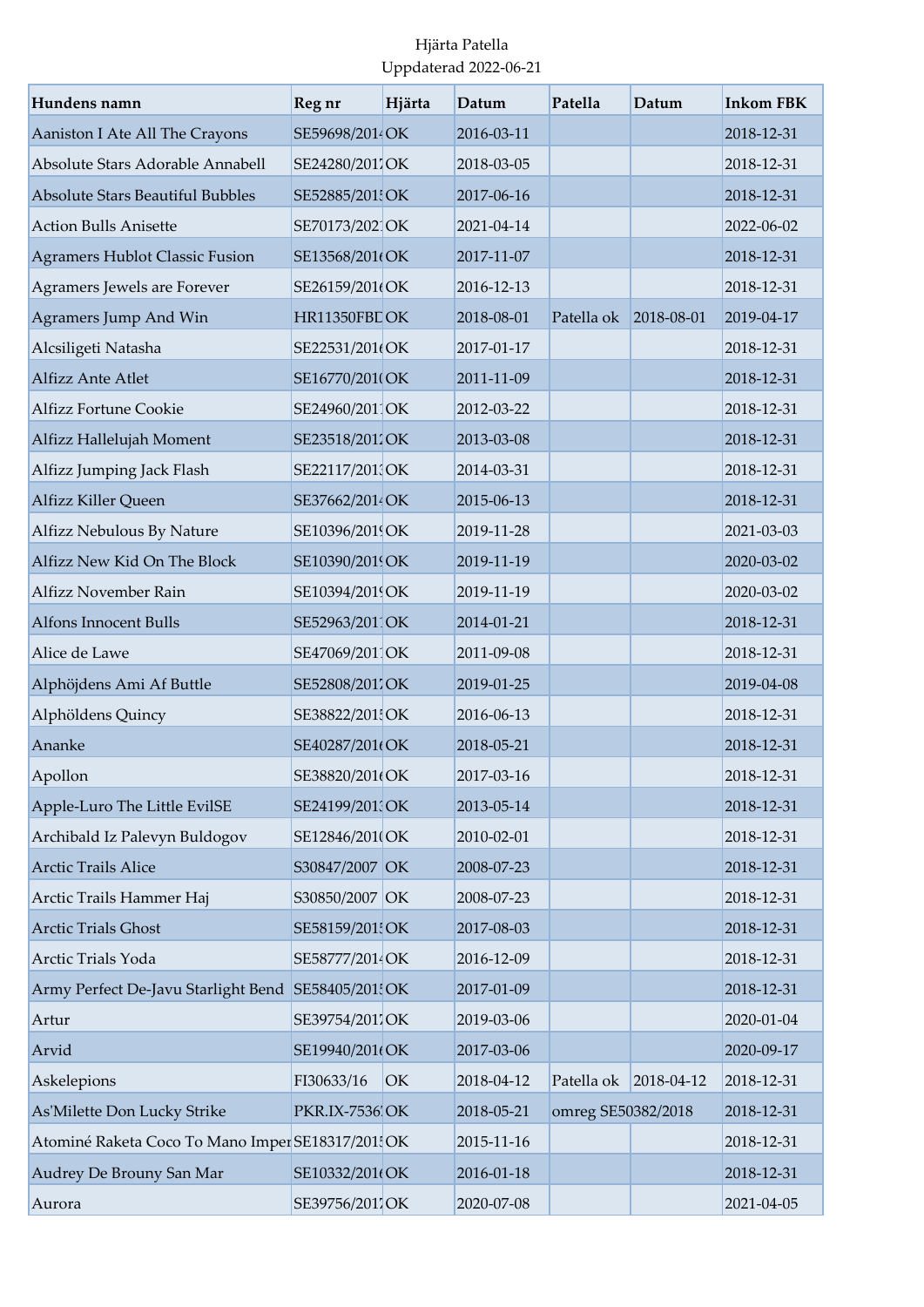| Avant-Garde Le Sens De La Vie          | SE10163/201 OK        | 2016-06-30 |            |            | 2018-12-31 |
|----------------------------------------|-----------------------|------------|------------|------------|------------|
| A'Vigdors Gaspara                      | SE49810/2007 OK       | 2019-09-09 |            |            | 2019-10-12 |
| A'Vigdors Lucrece                      | SE20069/201'OK        | 2017-12-06 |            |            | 2018-12-31 |
| A'Vigdors Nilo                         | SE45546/2018OK        | 2018-08-05 |            |            | 2018-12-31 |
| A'Vigdors Prisca                       | SE56239/2018OK        | 2019-09-23 |            |            | 2019-12-17 |
| A'Vigdors Projecteur Dans Lávenir      | DK15988/201 OK        | 2014-03-15 | Patella ok | 2014-03-15 | 2018-12-31 |
| A'Vigdors Quintino                     | SE36821/2019OK        | 2020-06-24 |            |            | 2020-07-29 |
| A'vigdors Seigneur et Maitre           | <b>PKR IX56927 OK</b> | 2012-06-11 | Patella ok | 2012-03-07 | 2018-12-31 |
| A'Vigdors Lunaire                      | SE20241/2011OK        | 2019-04-17 |            |            | 2019-08-06 |
| Azina                                  | SE66306/200 OK        | 2010-07-09 |            |            | 2018-12-31 |
| Babybulls Weiwei                       | S70819/2007 OK        | 2008-09-25 |            |            | 2018-12-31 |
| Babybulls Öyvor                        | SE65144/201(OK        | 2011-10-10 |            |            | 2018-12-31 |
| Baleyco's Cool Cindy                   | SE34947/201(OK        | 2017-11-03 |            |            | 2021-04-25 |
| Ballroom Interceptor Lilla Maräng      | S49560/2005 OK        | 2008-11-17 |            |            | 2018-12-31 |
| Balthazar og Little Bombardier         | S64709/2005 OK        | 2007-07-13 |            |            | 2018-12-31 |
| Bar-B's Barocca                        | SE42542/2011OK        | 2013-06-17 |            |            | 2018-12-31 |
| <b>Bardolynns Dottie</b>               | S59487/2005 OK        | 2008-09-27 |            |            | 2018-12-31 |
| Beethoven of Sirmium Kids              | SE47302/201 OK        | 2014-03-11 |            |            | 2018-12-31 |
| Bell Amour De Browny San-Mar           | SE43991/201(OK        | 2018-08-27 |            |            | 2018-12-31 |
| <b>Bennewise Caden</b>                 | SE52490/201 OK        | 2017-11-20 |            |            | 2018-12-31 |
| Berbris Barbro                         | SE5018/5/201 OK       | 2015-04-09 |            |            | 2018-12-31 |
| Berbris Britta                         | SE17894/201(OK        | 2011-01-24 |            |            | 2018-12-31 |
| Berbris Cecilia                        | SE28167/2011OK        | 2013-06-19 |            |            | 2018-12-31 |
| Berbris Frans De La Concorde           | SE23517/2017OK        | 2018-06-16 |            |            | 2018-12-31 |
| Berbris Fröjdis De Triomphe            | SE23518/2017OK        | 2018-06-16 |            |            | 2020-10-26 |
| <b>Bernerhills Tosca</b>               | S59765/2003 OK        | 2005-10-26 |            |            | 2018-12-31 |
| <b>Bertone De Ironcanis</b>            | SE38679/201 OK        | 2013-11-22 |            |            | 2018-12-31 |
| Beti Wenecki Raj                       | SE55317/2014 OK       | 2015-06-13 |            |            | 2018-12-31 |
| <b>Biscus Calle</b>                    | SE59799/201(OK        | 2012-04-18 |            |            | 2018-12-31 |
| Biscus Freja                           | SE47859/2011OK        | 2014-10-30 |            |            | 2018-12-31 |
| <b>Biscus Jinger</b>                   | SE42254/2011OK        | 2012-10-25 |            |            | 2018-12-31 |
| Björkelunds Fia                        | SE37378/2018OK        | 2020-05-27 |            |            | 2020-07-01 |
| <b>Black Pirate Opera</b>              | SE40327/201 OK        | 2015-04-08 |            |            | 2018-12-31 |
| <b>Black Pirate Quick</b>              | SE59068/2013OK        | 2016-01-07 |            |            | 2018-12-31 |
| Blance Noir Fuvignon deLay             | DK02391/200 OK        | 2012-07-02 | Patella ok | 2012-01-30 | 2018-12-31 |
| <b>Blance Noirs August Bourneville</b> | DK15479/200 OK        | 2008-03-17 | Patella ok | 2008-03-17 | 2018-12-31 |
| Bleibergquelle Menja                   | S42271/2006 OK        | 2007-05-30 |            |            | 2018-12-31 |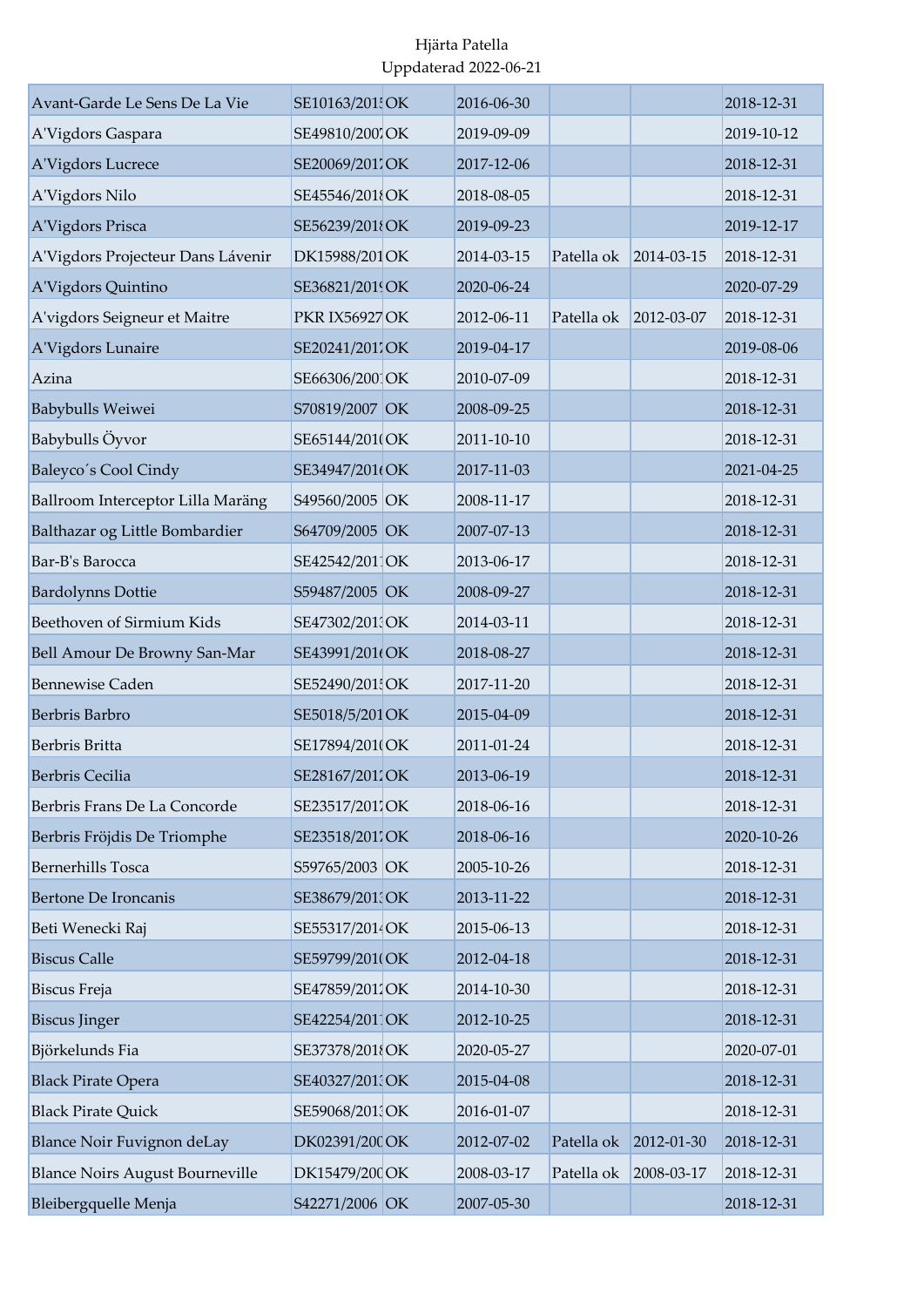| Blomsterlökens Alice                            | S18395/2004 OK      | 2005-10-19 |            | 2018-12-31 |
|-------------------------------------------------|---------------------|------------|------------|------------|
| Blomsterlökens Esther                           | S17500/20019 OK     | 2010-03-17 |            | 2018-12-31 |
| Blomsterlökens Flinga                           | S12301/2010 OK      | 2013-08-06 |            | 2018-12-31 |
| Born to be Smile Cocaine                        | SE39644/2011OK      | 2013-03-18 |            | 2018-12-31 |
| <b>Bosco</b>                                    | SE13710/2011OK      | 2013-07-09 |            | 2018-12-31 |
| <b>Brickstones Bollinger</b>                    | SE44600/201 OK      | 2014-08-05 |            | 2018-12-31 |
| <b>Brickstones Carlene Carter</b>               | SE20690/201 OK      | 2016-09-07 |            | 2018-12-31 |
| <b>Brickstones Ewa</b>                          | SE33139/201(OK      | 2017-08-29 |            | 2018-12-31 |
| <b>Brickstones Johnny Cash</b>                  | SE20687/201 OK      | 2016-03-17 |            | 2018-12-31 |
| <b>Brickstones Veuve Clicquot</b>               | SE44599/201 OK      | 2014-12-04 |            | 2018-12-31 |
| <b>Bri-Franch Wera</b>                          | SE20535/2019OK      | 2021-05-19 |            | 2021-06-07 |
| <b>Bull Ranch Mx Predador</b>                   | <b>MAA170015/OK</b> | 2018-07-30 | Patella ok | 2021-06-07 |
| Bulldog ru Norsi                                | SE14905/2012OK      | 2013-09-26 |            | 2018-12-31 |
| <b>Bullentines Fabian Le Figaro</b>             | SE34425/2012OK      | 2013-09-03 |            | 2018-12-31 |
| Bullentines Gilbert go to Gate 1                | SE37486/2013OK      | 2014-10-17 |            | 2018-12-31 |
| Bullmammans Fröken Präktig                      | SE18559/201 OK      | 2014-02-07 |            | 2018-12-31 |
| <b>Bulls Of Beauty Eskil</b>                    | SE27393/201 OK      | 2017-06-26 |            | 2018-12-31 |
| <b>Bully Paradise Lexus</b>                     | SE58340/2018OK      | 2019-06-20 |            | 2020-01-06 |
| <b>Bully Paradise Maddox</b>                    | SE58306/2018OK      | 2019-06-20 |            | 2020-01-06 |
| <b>Bullybliss Embezzling Ember</b>              | SE31952/201 OK      | 2016-06-15 |            | 2018-12-31 |
| Butcher Boy Born In Mordor                      | SE60664/2020OK      | 2021-03-03 |            | 2021-04-05 |
| Bäring Nords Embla                              | S15740/2008 OK      | 2009-03-18 |            | 2018-12-31 |
| Bäring Nords Grimhild                           | S56243/2006 OK      | 2008-06-12 |            | 2018-12-31 |
| Bäring Nords Jolner                             | S34041/2007 OK      | 2008-06-16 |            | 2018-12-31 |
| Bäring Nords Njord Leon                         | S66894/2008 OK      | 2010-03-20 |            | 2018-12-31 |
| <b>Bäring Nords Saxo</b>                        | SE32767/2011OK      | 2013-10-09 |            | 2018-12-31 |
| Bäring Nords Ulvhilda                           | SE23346/2011OK      | 2012-08-13 |            | 2018-12-31 |
| Callabalooz Easy Rider                          | S24580/2008 OK      | 2010-04-28 |            | 2018-12-31 |
| Callabalooz Kinkiga Kitkita                     | SE59492/201(OK      | 2011-11-14 |            | 2018-12-31 |
| Callabalooz Omg Hes My Chubby Be SE42185/2012OK |                     | 2013-07-23 |            | 2018-12-31 |
| Callabalooz Omg I'm Such A Clown                | SE42183/2012OK      | 2013-10-29 |            | 2018-12-31 |
| Callalians Duchess Of Thunder                   | SE14903/2017OK      | 2018-08-16 |            | 2019-04-08 |
| Calamity Jane                                   | SE46835/2018OK      | 2019-03-25 |            | 2022-01-31 |
| <b>Callustus Aureus</b>                         | SE50473/2018OK      | 2019-08-21 |            | 2020-10-28 |
| Candy Station's Özel's Sture                    | SE11468/2018OK      | 2020-07-24 |            | 2020-07-29 |
| Candy Stations Balou                            | SE24235/201(OK      | 2011-12-25 |            | 2018-12-31 |
| Candy Stations Harry Julius                     | SE42686/201 OK      | 2016-11-21 |            | 2018-12-31 |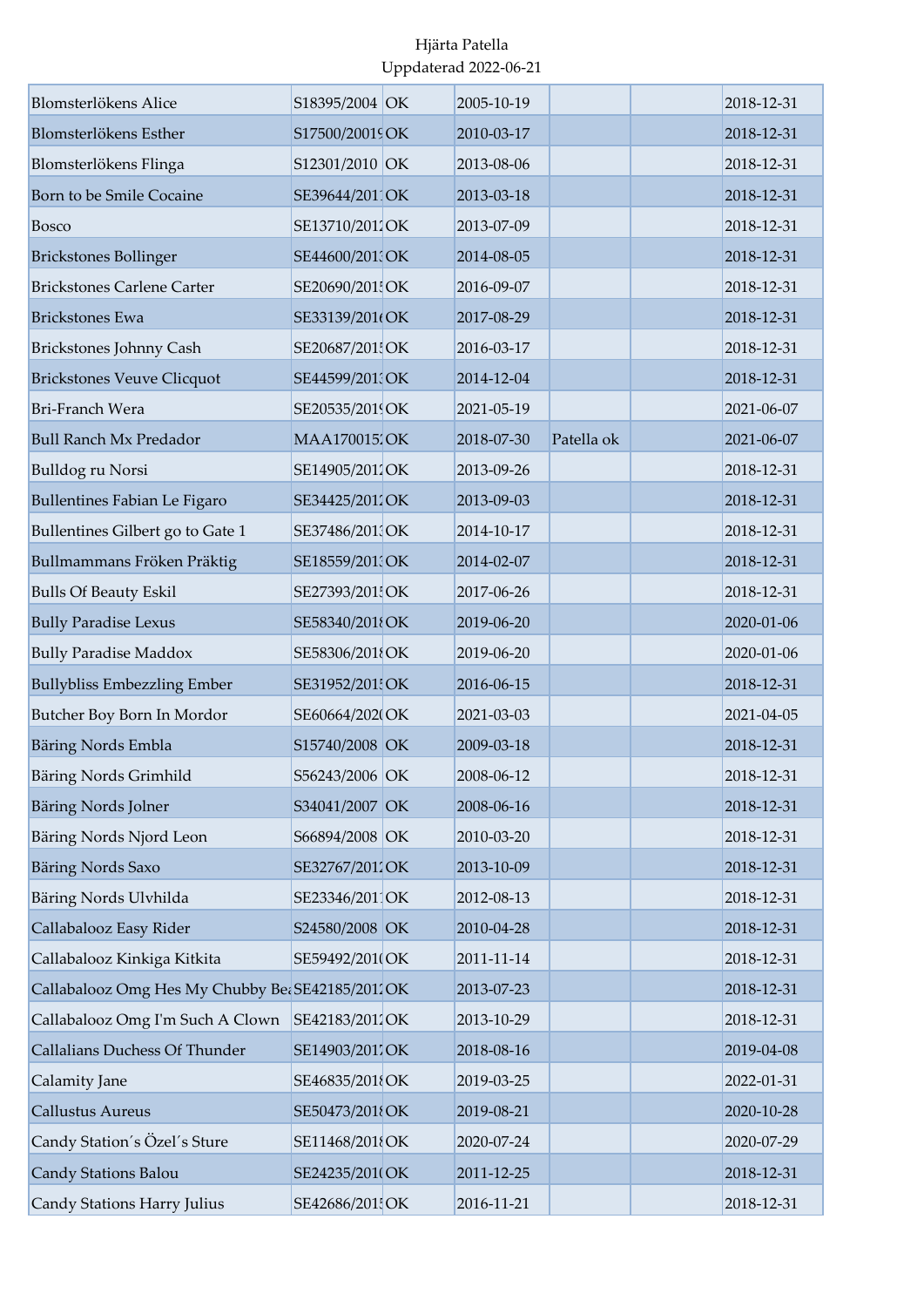| Candy Stations Hilda                 | SE16288/2011OK  | 2012-08-30 |    |            | 2018-12-31 |
|--------------------------------------|-----------------|------------|----|------------|------------|
| Candy Stations Mary Read             | S52906/2008 OK  | 2010-03-24 |    |            | 2018-12-31 |
| Candy Stations Monsiur le Bonne      | S36591/2004 OK  | 2007-07-16 |    |            | 2018-12-31 |
| Candy Station's Olivia               | SE51919/2011OK  | 2013-10-19 |    |            | 2018-12-31 |
| Cannon Ball Of Marosc Charm          | CORA3414-1 ok   | 2020-02-18 | ok | 2020-02-18 | 2022-06-02 |
| Carmbulls Afrodite                   | S51427/2005 OK  | 2006-11-28 |    |            | 2018-12-31 |
| Carmbulls Fireball                   | S67028/2009 OK  | 2012-12-06 |    |            | 2018-12-31 |
| Carmbulls Ibrahimovic                | SE30939/2011OK  | 2013-04-02 |    |            | 2018-12-31 |
| Carmbulls Indiana Jones              | SE30940/2012OK  | 2013-05-29 |    |            | 2018-12-31 |
| Carmbulls Isabella Swan              | SE30941/2011OK  | 2013-04-23 |    |            | 2018-12-31 |
| Carmbulls Tequila Sunrise            | S64399/2003 OK  | 2008-11-08 |    |            | 2018-12-31 |
| Carpe Diem Bulldog Hope              | SE34465/201 OK  | 2012-03-01 |    |            | 2018-12-31 |
| Carte Truffe American Beauty         | S10896/2007 OK  | 2007-10-31 |    |            | 2018-12-31 |
| Carte Truffe Quarter Pounder         | SE59460/2011OK  | 2014-05-22 |    |            | 2018-12-31 |
| Carte Truffe Thief Of My Heart       | SE19015/2014 OK | 2015-11-03 |    |            | 2018-12-31 |
| Cass'Imperium Catalina               | SE47984/2019OK  | 2020-04-08 |    |            | 2021-03-03 |
| <b>Catrinells Ginger Fizz</b>        | SE54736/2011OK  | 2014-11-04 |    |            | 2018-12-31 |
| Catrinell's My Lafayette             | SE41869/2014 OK | 2015-07-13 |    |            | 2018-12-31 |
| <b>Catrinells Othello Confection</b> | SE56150/2014OK  | 2016-01-28 |    |            | 2018-12-31 |
| Cattivo's Baby Hands Up              | SE51751/2017OK  | 2018-11-01 |    |            | 2018-12-31 |
| Cawarottis Kachina Af Trolla         | SE42568/201(OK  | 2017-11-07 |    |            | 2018-12-31 |
| Ceábulls Bumblebee                   | SE51095/201{OK  | 2020-09-24 |    |            | 2020-09-28 |
| Ceábulls Cause I'm Worth It          | SE59479/2018OK  | 2020-09-03 |    |            | 2020-09-05 |
| Cerera Bulldozer                     | SE64825/2010 OK | 2011-04-14 |    |            | 2018-12-31 |
| Charlie                              | S12349/2007 OK  | 2007-12-21 |    |            | 2018-12-31 |
| Chateau d'Albin Alexia               | SE30354/2017OK  | 2018-04-17 |    |            | 2020-09-03 |
| Chateau d'Albin Amelia               | SE30353/2011OK  | 2018-04-17 |    |            | 2020-09-03 |
| Chateau d'Albin Lillemor             | SE11789/201(OK  | 2017-01-10 |    |            | 2020-09-02 |
| Chateau d'Albin Albina Jaune         | S51998/2003 OK  | 2007-06-21 |    |            | 2018-12-31 |
| Chateau d'Albin Albinina             | S54281/2007 OK  | 2008-07-08 |    |            | 2018-12-31 |
| Chateau d'Albin Anna Guerlain        | SE50070/2011OK  | 2016-04-05 |    |            | 2018-12-31 |
| Chateau d'Albin Harry                | S36579/2007 OK  | 2009-04-20 |    |            | 2018-12-31 |
| Chateau d'Albin Hedvig Confucius     | SE59373/2012OK  | 2014-03-21 |    |            | 2018-12-31 |
| Chateau d'Albin Herta                | SE41379/201 OK  | 2014-07-09 |    |            | 2018-12-31 |
| Chateau d'Albin Hjördis              | SE55167/2011OK  | 2012-09-25 |    |            | 2018-12-31 |
| Chateau d'Albin Hjördis              | SE55167/2011OK  | 2015-05-12 |    |            | 2018-12-31 |
| Chateau d'Albin Iza af Ludvig        | SE27299/201 OK  | 2016-04-19 |    |            | 2018-12-31 |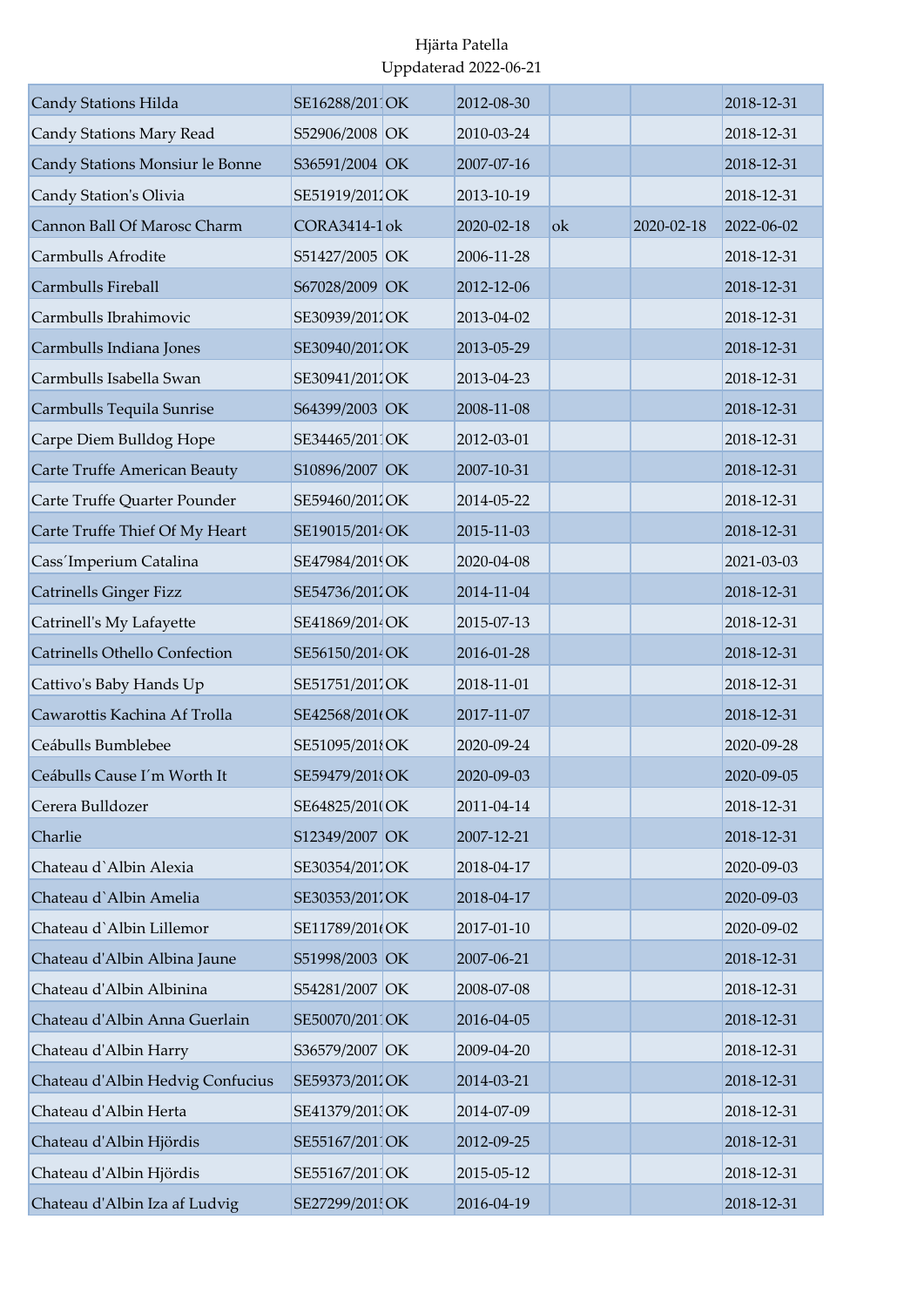| Chateau d'Albin Leo               | SE15232/2011OK  | 2013-10-15 |                       |                                     | 2018-12-31 |
|-----------------------------------|-----------------|------------|-----------------------|-------------------------------------|------------|
| Chateau d'Albin Ludvig Confucius  | SE59370/2012OK  | 2013-10-21 |                       |                                     | 2018-12-31 |
| Chateau d'Albin Moa P Af Helge    | SE23670/2013OK  | 2014-03-21 |                       |                                     | 2018-12-31 |
| Chateau d'Albin Otto Confucius    | SE59371/2012OK  | 2013-12-03 |                       |                                     | 2018-12-31 |
| Chateau d'Albin Pia               | SE15235/2011OK  | 2014-12-12 |                       |                                     | 2018-12-31 |
| Chateau d'Albin Rut               | SE14277/201(OK  | 2013-03-19 |                       |                                     | 2018-12-31 |
| Chateau d'Albin Rut Guerlain      | SE50068/2011OK  | 2013-05-07 |                       |                                     | 2018-12-31 |
| Chateau d'Albin Signe             | SE14276/2010OK  | 2011-02-23 |                       |                                     | 2018-12-31 |
| Chateau d'Albin Svea Af Pablo     | SE57146/2014OK  | 2016-02-29 |                       | Utställd Tyskland 2016-0 2018-12-31 |            |
| Chateau d'Albin Tora Af Pablo     | SE57145/2014OK  | 2015-12-17 |                       |                                     | 2018-12-31 |
| Chateau d'Albin Tyra Roi          | S64636/2004 OK  | 2007-06-08 |                       |                                     | 2018-12-31 |
| Chateau d'Albin Wera              | S62462/2008 OK  | 2014-12-12 |                       |                                     | 2018-12-31 |
| Chateau d'Albin Åsa af Helge      | SE23673/2011OK  | 2014-03-21 |                       |                                     | 2018-12-31 |
| Cherjess Dahlia                   | SE45024/2014 OK | 2016-02-09 |                       |                                     | 2018-12-31 |
| Cherjess Dior                     | SE45025/2014 OK | 2015-09-17 |                       |                                     | 2018-12-31 |
| Cherjess Fame                     | SE48987/201 OK  | 2017-01-16 |                       |                                     | 2018-12-31 |
| Cherjess In Your Face             | SE42571/201(OK  | 2018-05-07 |                       |                                     | 2018-12-31 |
| Cherjess Kolan                    | SE46077/201(OK  | 2018-05-18 |                       |                                     | 2018-12-31 |
| Cherjess Nala                     | SE18748/2018OK  | 2019-03-11 |                       |                                     | 2019-04-17 |
| Cherjess Nano                     | SE18750/2018OK  | 2020-03-14 |                       |                                     | 2020-04-26 |
| Cherjess Nino                     | SE18752/201{OK  | 2019-03-11 |                       |                                     | 2019-04-17 |
| Chessie                           | S12347/2007 OK  | 2007-12-21 |                       |                                     | 2018-12-31 |
| Chiccos Bull Nia                  | SE54144/2019OK  | 2019-11-01 |                       |                                     | 2019-11-19 |
| Chicos Bull Concetta              | SE21305/2017OK  | 2018-03-15 |                       |                                     | 2019-04-19 |
| Clara Maricolo Miracle            | SE11576/2018OK  | 2018-09-10 |                       |                                     | 2018-12-31 |
| Co Di Chefays Hoppla Holly        | SE25664/2011OK  | 2012-04-04 |                       |                                     | 2018-12-31 |
| Colombo De La Villarense          | SE24398/2015OK  | 2015-02-17 |                       |                                     | 2018-12-31 |
| Confucius de la Parure            | LOSH092507 OK   | 2012-07-30 | Patella ok 2012-07-30 |                                     | 2018-12-31 |
| Convivials Fantasy Fleur          | SE60896/201(OK  | 2011-07-21 |                       |                                     | 2018-12-31 |
| Coralie Le Sans De La Vie         | SE13900/2017OK  | 2017-09-14 |                       |                                     | 2018-12-31 |
| Corentin Le Sens De La Vie        | SE13389/2017OK  | 2017-09-07 |                       |                                     | 2018-12-31 |
| Corona Y Manto Dona Isabel        | SE11994/202(OK  | 2019-09-19 |                       |                                     | 2020-01-26 |
| Cuty Pie's Im Your Angel          | SE11589/2011OK  | 2013-03-11 |                       |                                     | 2018-12-31 |
| Da Revoltina Obey The Law         | SE16065/2017OK  | 2017-04-19 |                       |                                     | 2018-12-31 |
| D'Agustin Peiret Have You With Me | SE14902/2017OK  | 2018-06-12 |                       |                                     | 2019-09-09 |
| Dakara Ogrody Japonskie           | SE34239/201(OK  | 2010-10-05 |                       |                                     | 2018-12-31 |
| Dark Nights Eagles Agnes          | S68061/2005 OK  | 2008-03-25 |                       |                                     | 2018-12-31 |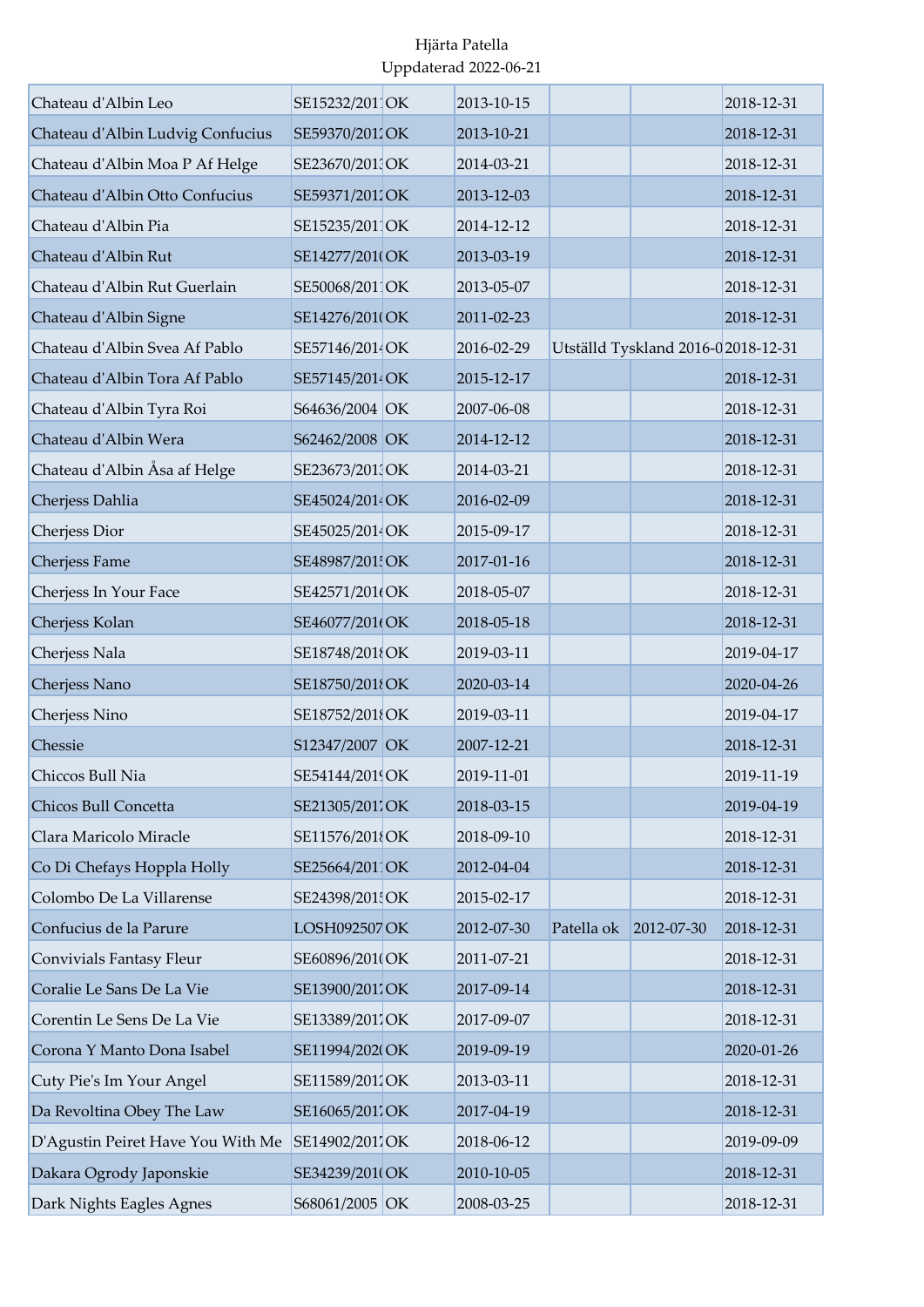| Dark Nights Eagles Lillemor    | S25144/2007 OK  | 2008-03-04 |                       |            | 2018-12-31 |
|--------------------------------|-----------------|------------|-----------------------|------------|------------|
| Daulökke's O 'Meyer            | DK01083/201 OK  | 2018-02-07 | Patella ok            | 2018-02-07 | 2019-08-06 |
| Daulökkes Galla Nova           | SE51871/2014 OK | 2015-07-18 |                       |            | 2018-12-31 |
| Daulökke's Héloise De Vina     | SE29548/201 OK  | 2017-08-21 |                       |            | 2018-12-31 |
| Daulökkes Sartre Le Royal      | DK02921/201 OK  | 2017-12-08 | Patella ok 2012-09-24 |            | 2018-12-31 |
| Daulökkes Zonia Du Nord        | SE20443/201(OK  | 2016-08-15 |                       |            | 2018-12-31 |
| De Petite Amazone Marceline    | SE50272/2018OK  | 2016-09-23 |                       |            | 2020-11-12 |
| Dea Ventura Naughty & Nice     | SE39001/2019OK  | 2020-02-28 |                       |            | 2020-10-28 |
| Demonens Big Berta             | S42122/2005 OK  | 2008-01-25 |                       |            | 2018-12-31 |
| Des Courtines De Chambray      | 72712/11400 OK  | 2014-03-21 | Patella ok            |            | 2021-03-10 |
| Devarox Irmelin                | SE19331/2018OK  | 2019-06-29 |                       |            | 2020-03-15 |
| Devarox Kaylee Karamell        | SE38998/2019OK  | 2020-09-04 |                       |            | 2021-09-21 |
| Devarox Kenzo                  | SE38997/2019OK  | 2020-05-27 |                       |            | 2020-07-01 |
| Devarox Leia                   | SE58466/2019OK  | 2021-07-22 |                       |            | 2021-10-14 |
| Devarox Märta                  | SE46777/2020OK  | 2020-07-01 |                       |            | 2021-09-21 |
| Devarox Nelson                 | SE49931/202(OK  | 2021-08-06 |                       |            | 2021-10-14 |
| Devito Du Chien Iache          | S14651/2009 OK  | 2009-04-29 |                       |            | 2018-12-31 |
| Dexlines Inez                  | S54282/2007 OK  | 2008-07-18 |                       |            | 2018-12-31 |
| Dexlines Magnhild Mazarin      | SE25945/2011OK  | 2012-04-18 |                       |            | 2018-12-31 |
| Dhammachakkas Athit Batman     | S63985/2006 OK  | 2008-10-09 |                       |            | 2018-12-31 |
| Dhammachakkas Athit Siri       | S63983/2006 OK  | 2007-09-25 |                       |            | 2018-12-31 |
| Diamond French Nirvan          | SE19720/2014OK  | 2014-11-18 |                       |            | 2018-12-31 |
| Diplomatics Henrietta Hobart   | SE18668/2011OK  | 2013-04-18 |                       |            | 2018-12-31 |
| Diplomatics Hercule De Flaury  | SE18663/2011OK  | 2012-01-03 |                       |            | 2018-12-31 |
| Divotties Bernard              | S23040/2006 OK  | 2008-01-30 |                       |            | 2018-12-31 |
| Divotties Bianca               | S23039/2006 OK  | 2007-03-09 |                       |            | 2018-12-31 |
| Djon                           | DK06501/201 OK  | 2012-07-12 | Patella ok            | 2012-07-12 | 2018-12-31 |
| D'Or Chevalier Nie Lada Ladaco | SE29797/201(OK  | 2017-11-07 |                       |            | 2018-12-31 |
| Doublemint Ain't She Sweet     | SE29671/2019OK  | 2020-04-15 |                       |            | 2021-04-25 |
| Doublemint All In One          | SE29669/2019Ok  | 2020-04-07 |                       |            | 2020-04-10 |
| Dream Baflo                    | SE57195/2014OK  | 2014-06-16 |                       |            | 2018-12-31 |
| Dreamflash Chloe               | SE20515/2012OK  | 2013-02-21 |                       |            | 2018-12-31 |
| Dreamflash Diva                | SE50024/201 OK  | 2014-09-09 |                       |            | 2018-12-31 |
| Dreamflash Elin                | SE37172/201 OK  | 2016-05-30 |                       |            | 2018-12-31 |
| Dreamflash Fifi                | SE44936/201(OK  | 2017-07-13 |                       |            | 2021-05-11 |
| Druzhanna Ledi Briliant Star   | SE40215/2011OK  | 2013-01-15 |                       |            | 2018-12-31 |
| Dvärglandes Libertine          | S43265/2008 OK  | 2009-06-08 |                       |            | 2018-12-31 |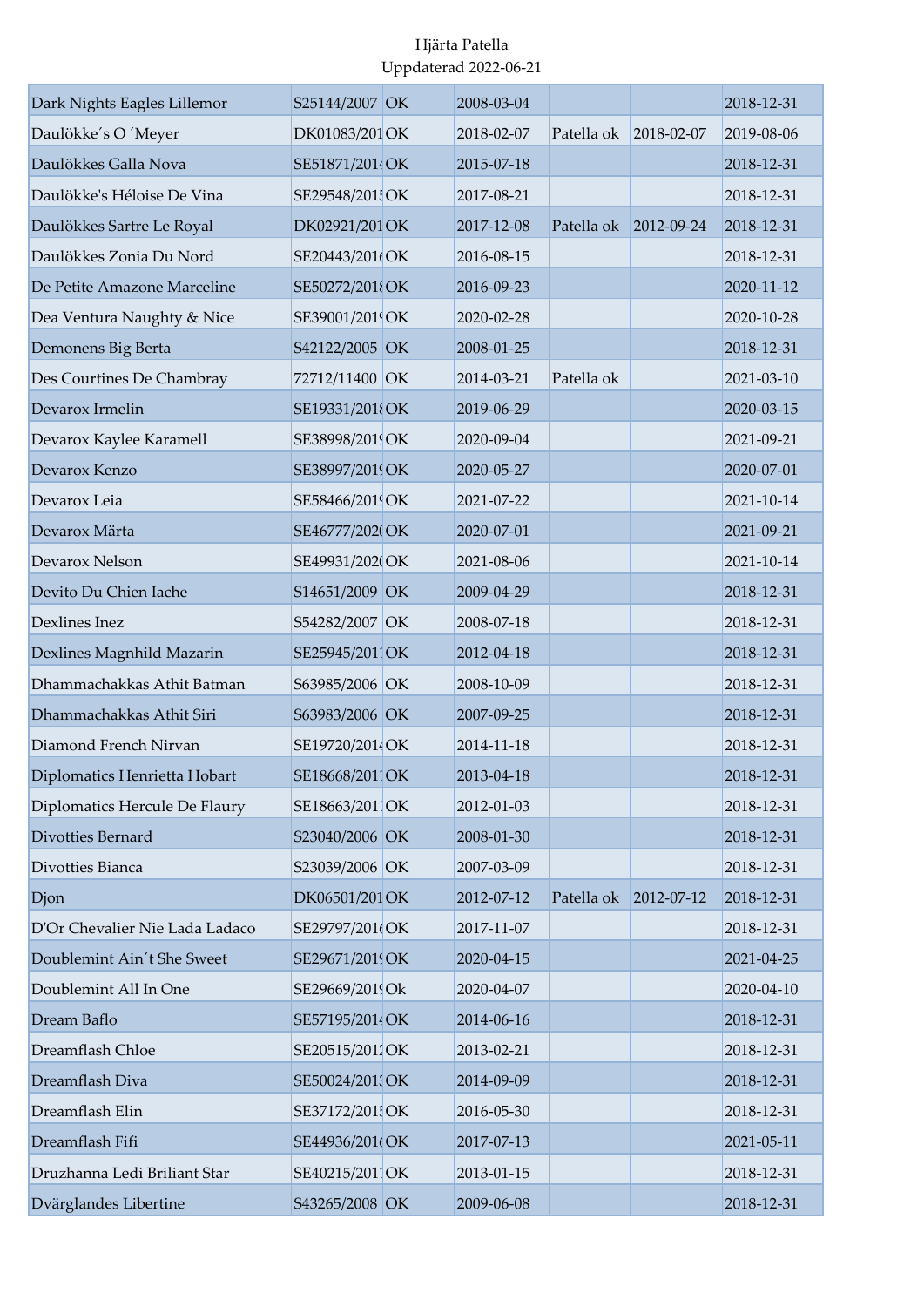| Dzhuta Haus La Mur                               | SE48722/2019OK  | 2020-04-01 |                       |                  | 2021-04-07 |
|--------------------------------------------------|-----------------|------------|-----------------------|------------------|------------|
| <b>Eddy Golsky Ray</b>                           | S25875/2008 OK  | 2008-08-26 |                       |                  | 2018-12-31 |
| Ekhaga Caesar                                    | S27443/2005 OK  | 2006-11-21 |                       |                  | 2018-12-31 |
| Ekhaga Mistral Molly                             | S20920/2008 OK  | 2009-02-23 |                       |                  | 2018-12-31 |
| Ekhaga Petit Isa                                 | SE11156/2013OK  | 2014-09-22 |                       |                  | 2018-12-31 |
| Ekhaga Petit Lee                                 | SE11158/201 OK  | 2014-09-22 |                       |                  | 2018-12-31 |
| Elcatso Azalea                                   | SE45681/201 OK  | 2016-10-07 |                       |                  | 2018-12-31 |
| Eldenburgs Bonbon                                | SE44726/2014 OK | 2015-06-18 |                       |                  | 2018-12-31 |
| Eliot Maricolo Miracle                           | SE52548/2019OK  | 2020-01-21 |                       |                  | 2021-10-14 |
| <b>Energicas Gaius Julius</b>                    | SE56031/2011OK  | 2013-09-05 |                       |                  | 2018-12-31 |
| Enya Van De Stoosberg                            | SE20601/2014OK  | 2015-01-16 |                       |                  | 2018-12-31 |
| Ester vd Mestreechteneerkes                      | S21939/2007 OK  | 2007-10-27 |                       |                  | 2018-12-31 |
| <b>Eternal Stars Fabien Barthez</b>              | S30205/2007 OK  | 2008-03-12 |                       |                  | 2018-12-31 |
| <b>Eternal Stars Gold Digger</b>                 | S55721/2006 OK  | 2007-08-29 |                       |                  | 2018-12-31 |
| <b>Eternal Stars Sweet Goliat</b>                | S16176/2005 OK  | 2007-10-15 |                       |                  | 2018-12-31 |
| <b>Eternal Stars Sweet Harry</b>                 | S17317/2003 OK  | 2008-05-29 |                       |                  | 2018-12-31 |
| <b>Eternal Stars Sweet Star</b>                  | S45665/2007 OK  | 2008-07-23 |                       |                  | 2018-12-31 |
| <b>Eternal Stars Sweet Sture</b>                 | S64518/2006 OK  | 2007-11-06 |                       |                  | 2018-12-31 |
| Ettore's Euforia Morning Rose                    | SE46770/2014 OK | 2018-10-31 |                       |                  | 2018-12-31 |
| Ettore's She's All That                          | SE57317/201(OK  | 2018-04-18 |                       |                  | 2018-12-31 |
| Ettore's Shooting Star Mc Coy                    | SE57320/201(OK  | 2018-11-08 |                       |                  | 2018-12-31 |
| Ettore's Sign Of True Bliss                      | SE57319/201(OK  | 2017-12-01 |                       |                  | 2018-12-31 |
| Ettore's Special Edition Zebulon                 | SE57322/201(OK  | 2017-12-13 |                       |                  | 2018-12-31 |
| Ettore's Superchamp MR T                         | SE57321/201(OK  | 2017-11-22 |                       |                  | 2018-12-31 |
| Fancy French Lill-Babs                           | SE37877/2018OK  | 2019-11-18 |                       |                  | 2019-11-20 |
| Federal-Agent De La Legende De L'H LOF9BF5742 OK |                 | 2012-09-08 | Patella ok 2012-09-08 |                  | 2018-12-31 |
| Ferdinand Magnificent Renuar Bry                 | SE13468/2011OK  | 2013-01-30 |                       |                  | 2018-12-31 |
| Filou Little Telcska Ruze                        | SE18016/2014 OK | 2015-08-13 |                       |                  | 2018-12-31 |
| For Me De La Legende de' l'hermine SPKP4213/12OK |                 | 2017-12-06 | Patella ok            | $2015 - 03 - 02$ | 2018-12-31 |
| Frallabox Number-One                             | SE12337/2019OK  | 2020-01-10 |                       |                  | 2020-09-28 |
| Frallabox Trust-Me                               | SE12336/2019OK  | 2020-01-13 |                       |                  | 2020-01-23 |
| Fransk Hot Dog Ada                               | SE17958/2011OK  | 2013-02-21 |                       |                  | 2018-12-31 |
| Fransk Hot Dog Black Pepper                      | S22872/2009 OK  | 2010-03-23 |                       |                  | 2018-12-31 |
| Fredriksbergs Ingrid                             | SE37077/2011OK  | 2018-09-06 |                       |                  | 2021-05-30 |
| Fredriksbergs Märtha                             | SE37076/2011OK  | 2019-03-28 |                       |                  | 2020-01-02 |
| French Attractions Athena                        | SE55104/2012OK  | 2013-10-14 |                       |                  | 2018-12-31 |
| French Fantasy Alain                             | SE46393/201 OK  | 2016-05-11 |                       |                  | 2018-12-31 |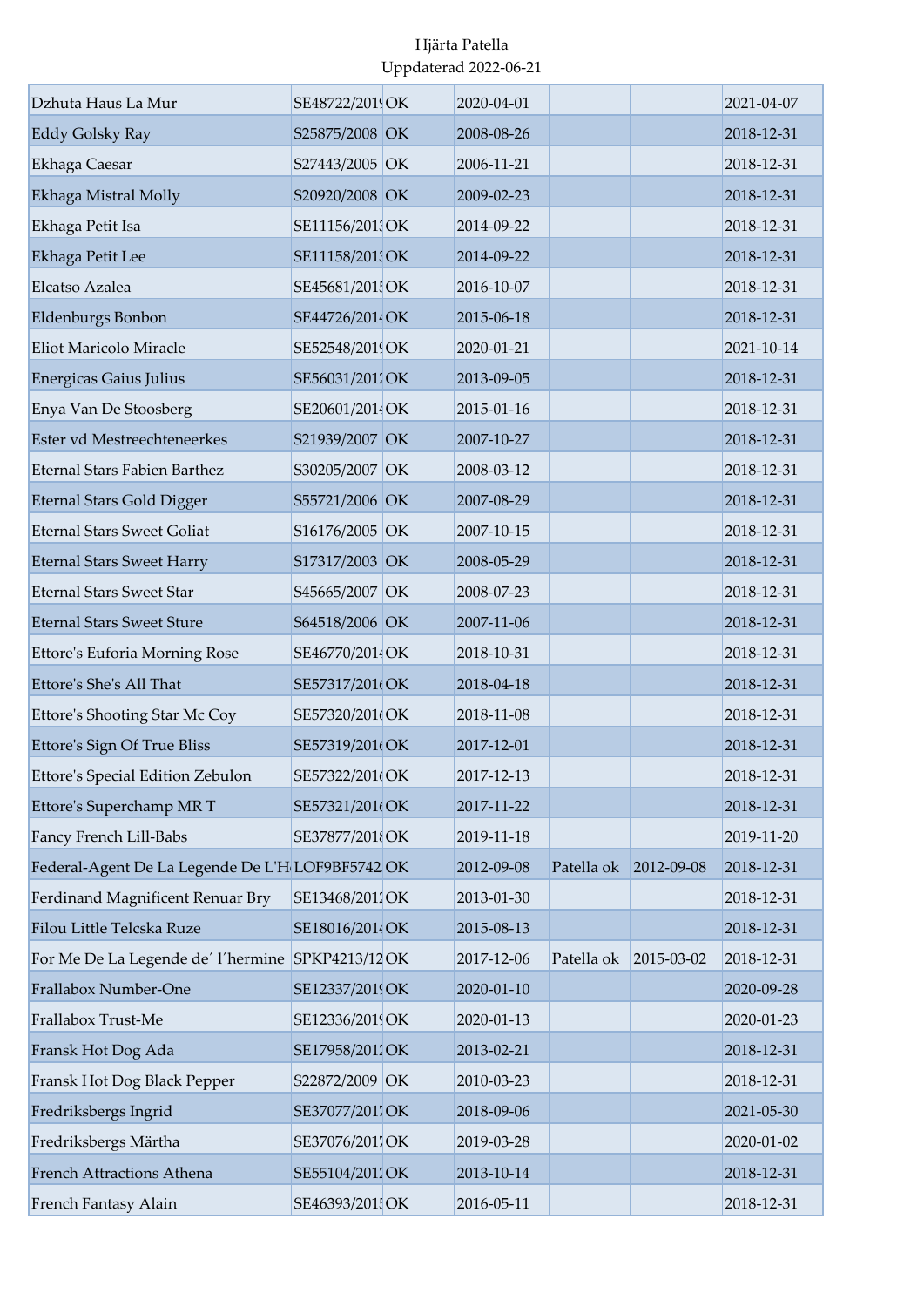| French Garden Bromu Hot Fire       | SE45414/201(OK  | 2011-05-25 | 2018-12-31 |
|------------------------------------|-----------------|------------|------------|
| French Maffias Destiny             | SE19065/201(OK  | 2016-08-16 | 2018-12-31 |
| Frenchis Oh My God                 | SE52032/2013OK  | 2014-09-23 | 2018-12-31 |
| Frenchis Qharma                    | SE53686/201 OK  | 2014-09-24 | 2018-12-31 |
| Frenchis Quincy Girl               | SE53690/201 OK  | 2014-10-09 | 2018-12-31 |
| Frenchis Rakka                     | SE56142/2014OK  | 2015-10-19 | 2018-12-31 |
| Frenchis Stina                     | SE59416/201 OK  | 2016-12-12 | 2018-12-31 |
| Frenchis Tilda                     | SE11644/2017OK  | 2017-12-22 | 2020-01-23 |
| Frenchis Udo                       | SE11647/2017OK  | 2018-01-02 | 2018-12-31 |
| Frenchis Valborg                   | SE56793/2018OK  | 2020-04-02 | 2020-04-26 |
| Frenchy Diamonds Amusing Colour    | SE20934/201 OK  | 2014-02-24 | 2018-12-31 |
| Frykenfrallans Queen               | SE47662/2020OK  | 2021-08-13 | 2021-10-14 |
| Galadriel                          | SE38751/2014 OK | 2015-06-13 | 2018-12-31 |
| Gatsbys Kex                        | SE10387/201(OK  | 2011-01-29 | 2018-12-31 |
| <b>Gatsbys Petit Patron</b>        | S36219/2007 OK  | 2010-02-10 | 2018-12-31 |
| Gatsbys Quest Molly                | S12348/2006 OK  | 2006-12-12 | 2018-12-31 |
| Gatsby's Ögonsten                  | SE26270/2014 OK | 2015-05-08 | 2018-12-31 |
| Geluna von Hempel Guerlain         | SE29805/201 OK  | 2013-07-23 | 2018-12-31 |
| Geluna von Hempel Soleil Arnoldin  | SE37625/2011OK  | 2012-11-08 | 2018-12-31 |
| Georgia Telcska Roze               | SE17863/2014 OK | 2015-08-13 | 2018-12-31 |
| Gimli Gård Aska Från Hekla         | SE37118/201(OK  | 2011-05-03 | 2018-12-31 |
| Gimli Gård Aslan Från Mars         | SE57134/2014 OK | 2016-03-21 | 2018-12-31 |
| Gimli Gård Birkir Från Vallmo      | SE44943/201(OK  | 2017-08-21 | 2018-12-31 |
| Gimli Gård Disa Från Reykjavik     | SE20593/2018OK  | 2019-04-15 | 2019-07-16 |
| Gimli Gård Edda Från Katla         | SE35943/201 OK  | 2014-06-16 | 2018-12-31 |
| Gimli Gård Embla Från Langarnes    | SE24332/2014 OK | 2016-03-08 | 2018-12-31 |
| Gimli Gård Fagri-Max Från Vallmo   | SE44944/201(OK  | 2017-08-21 | 2018-12-31 |
| Gimli Gård Freja Från Katla        | SE35942/2013OK  | 2014-07-25 | 2018-12-31 |
| Gimli Gård Frigg Från Mars         | SE57138/2014 OK | 2016-06-13 | 2018-12-31 |
| Gimli Gård Grimur Från Katla       | SE35941/2013OK  | 2017-02-21 | 2018-12-31 |
| Gimli Gård Hekla Från Jökul        | SE32005/201 OK  | 2014-09-04 | 2018-12-31 |
| Gimli Gård Juni Från Orka          | SE43420/201(OK  | 2017-08-21 | 2018-12-31 |
| Gimli Gård Lava Från Hekla         | SE37119/201(OK  | 2011-05-03 | 2018-12-31 |
| Gimli Gård Littla-Leia Från Stormi | SE10653/2019OK  | 2020-05-11 | 2020-05-12 |
| Gimli Gård Ljomi-Hans Från Tjörn   | SE46996/2019OK  | 2020-08-11 | 2020-08-21 |
| Gimli Gård Moldi Från Mars         | SE57136/2014 OK | 2015-10-06 | 2018-12-31 |
| Gimli Gård Myssla Från Mars        | SE57137/2014 OK | 2015-10-06 | 2018-12-31 |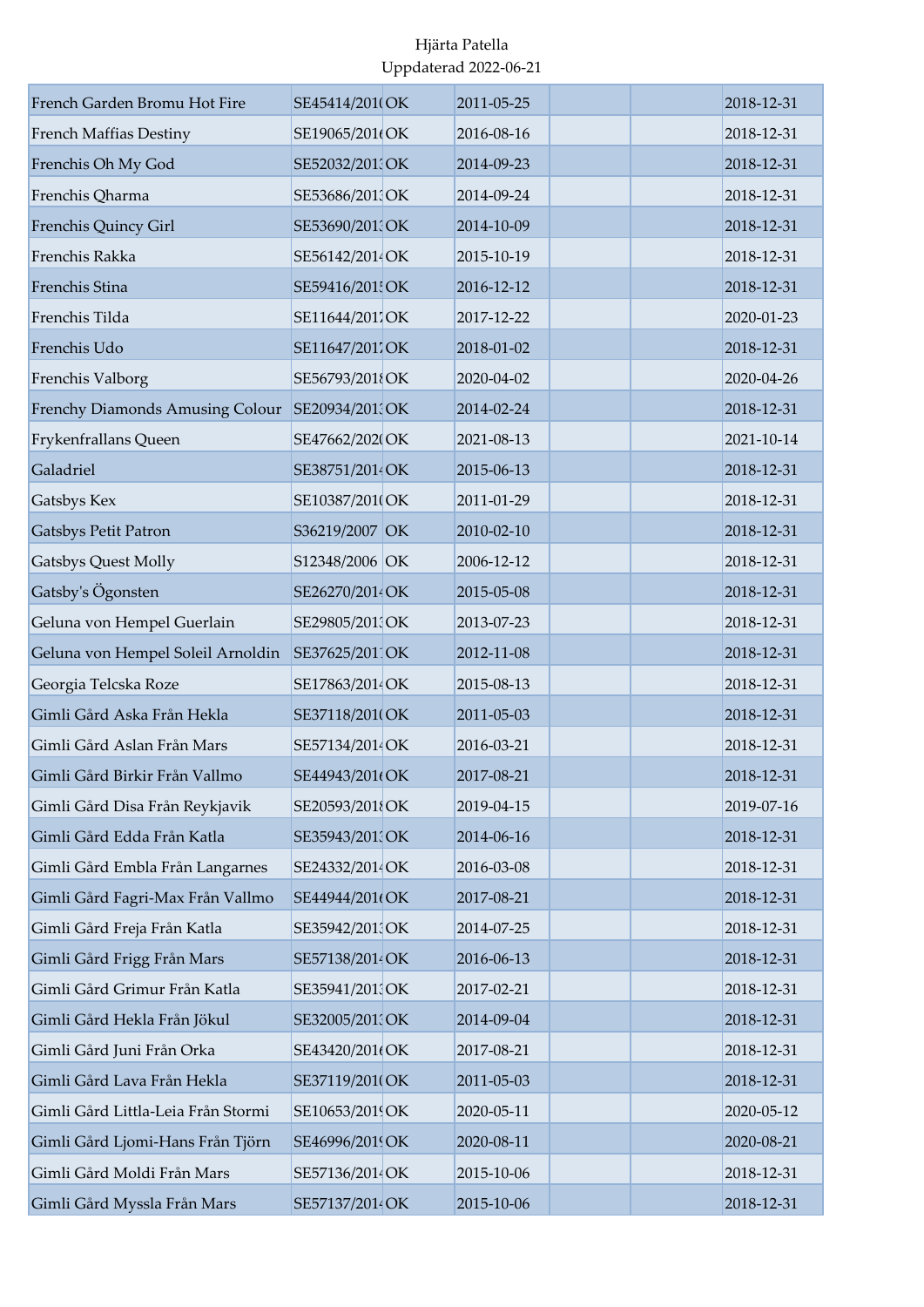| Gimli Gård Olafur Från Reykjavik    | SE20592/2018OK  | 2019-04-04 |            |            | 2019-07-16 |
|-------------------------------------|-----------------|------------|------------|------------|------------|
| Gimli Gård Osk Från Vallmo          | SE44942/201(OK  | 2017-08-21 |            |            | 2018-12-31 |
| Gimli Gård Runa Från Mars           | SE57139/2014OK  | 2016-03-08 |            |            | 2018-12-31 |
| Gimli Gård Siri Från Orka           | SE23428/201 OK  | 2017-08-21 |            |            | 2018-12-31 |
| Gimli Gård Svinka-Snjo Från Tjörn   | SE46994/2019OK  | 2020-08-11 |            |            | 2020-08-21 |
| Gimli Gård Tengil Från Vallmo       | SE44940/201(OK  | 2017-08-08 |            |            | 2018-12-31 |
| Gimli Gård Tinna Från Tjörn         | SE46995/2019OK  | 2020-08-11 |            |            | 2020-08-21 |
| Gimli Gård Vigdis Från Island       | SE28165/2012OK  | 2014-02-12 |            |            | 2018-12-31 |
| Gimli Gård Vita Från Stormi         | SE10652/2019OK  | 2020-03-05 |            |            | 2020-03-05 |
| Gina Alsamar                        | SE19256/2013OK  | 2014-02-28 |            |            | 2018-12-31 |
| Gina Frenchogs                      | SE12584/201{OK  | 2018-08-27 |            |            | 2018-12-31 |
| Giorgio Nie Lada Ladaco             | SE56583/2019OK  | 2021-01-05 | Patella ok |            | 2021-06-07 |
| Gold Sierra Royal Qwendi            | SE51248/201(OK  | 2017-05-04 |            |            | 2018-12-31 |
| Goldbullies Endless Love            | SE36476/2010 OK | 2017-08-03 |            |            | 2018-12-31 |
| Gonzo                               | DK14449/201 OK  | 2018-07-02 | Patella ok | 2018-07-02 | 2018-12-31 |
| <b>Gramses Knut</b>                 | SE17280/201 OK  | 2016-08-22 |            |            | 2018-12-31 |
| Grand A'Ne Margon                   | SE19334/2018OK  | 2019-02-18 |            |            | 2019-04-17 |
| Grande Bulls Jambalaya              | SE50630/2012OK  | 2014-04-28 |            |            | 2018-12-31 |
| Grande bulls Rolling in the Deep    | SE41503/2014 OK | 2015-06-24 |            |            | 2018-12-31 |
| Grybydals Criminal Mind             | SE10121/2019OK  | 2020-01-06 |            |            | 2020-01-06 |
| Grybydals Elly                      | SE17836/201 OK  | 2016-03-24 |            |            | 2018-12-31 |
| Grybydals Evitha                    | SE17835/201 OK  | 2017-02-16 |            |            | 2018-12-31 |
| Grybydals Fancy                     | SE53109/2015OK  | 2017-02-16 |            |            | 2018-12-31 |
| Grybydals Hanna                     | SE52196/2017OK  | 2020-02-10 |            |            | 2020-02-10 |
| Grybydals Hannes                    | SE52200/2017OK  | 2020-02-10 |            |            | 2020-02-10 |
| Grybydals Mama Said                 | SE10117/2019OK  | 2020-07-09 |            |            | 2020-07-09 |
| Guerlain De La Parure               | LOSH103916OK    | 2010-04-29 |            |            | 2018-12-31 |
| Guldklimpens Ulysse Nardin          | SE20720/2012OK  | 2013-03-05 |            |            | 2018-12-31 |
| Gyal-Ligeti-Kis-Csiebesz Roxanne    | SE31688/201(OK  | 2016-10-27 |            |            | 2018-12-31 |
| Gyal-Ligeti-Kis-Csiebesz Tango      | SE48951/201(OK  | 2016-10-27 |            |            | 2018-12-31 |
| Hagabergslidens Perras Glenn        | SE60011/201(OK  | 2012-11-28 |            |            | 2018-12-31 |
| Hagabergslidens Perras Weiron       | SE60010/2010OK  | 2013-01-30 |            |            | 2018-12-31 |
| Hannie Du Haut Marriage             | SE37550/2011OK  | 2013-01-12 |            |            | 2018-12-31 |
| Hansella Aglaos                     | SE46609/201(OK  | 2011-03-24 |            |            | 2018-12-31 |
| Happy Centrum Mystic                | SE56604/2014 OK | 2015-04-09 |            |            | 2018-12-31 |
| Happy Life Of Little Pearls Valerio | SE24490/2018OK  | 2018-10-26 |            |            | 2018-12-31 |
| Happy Life Of Little Pearls Ynes    | METFRBUL1OK     | 2018-04-12 | Patella ok | 2018-04-12 | 2018-12-31 |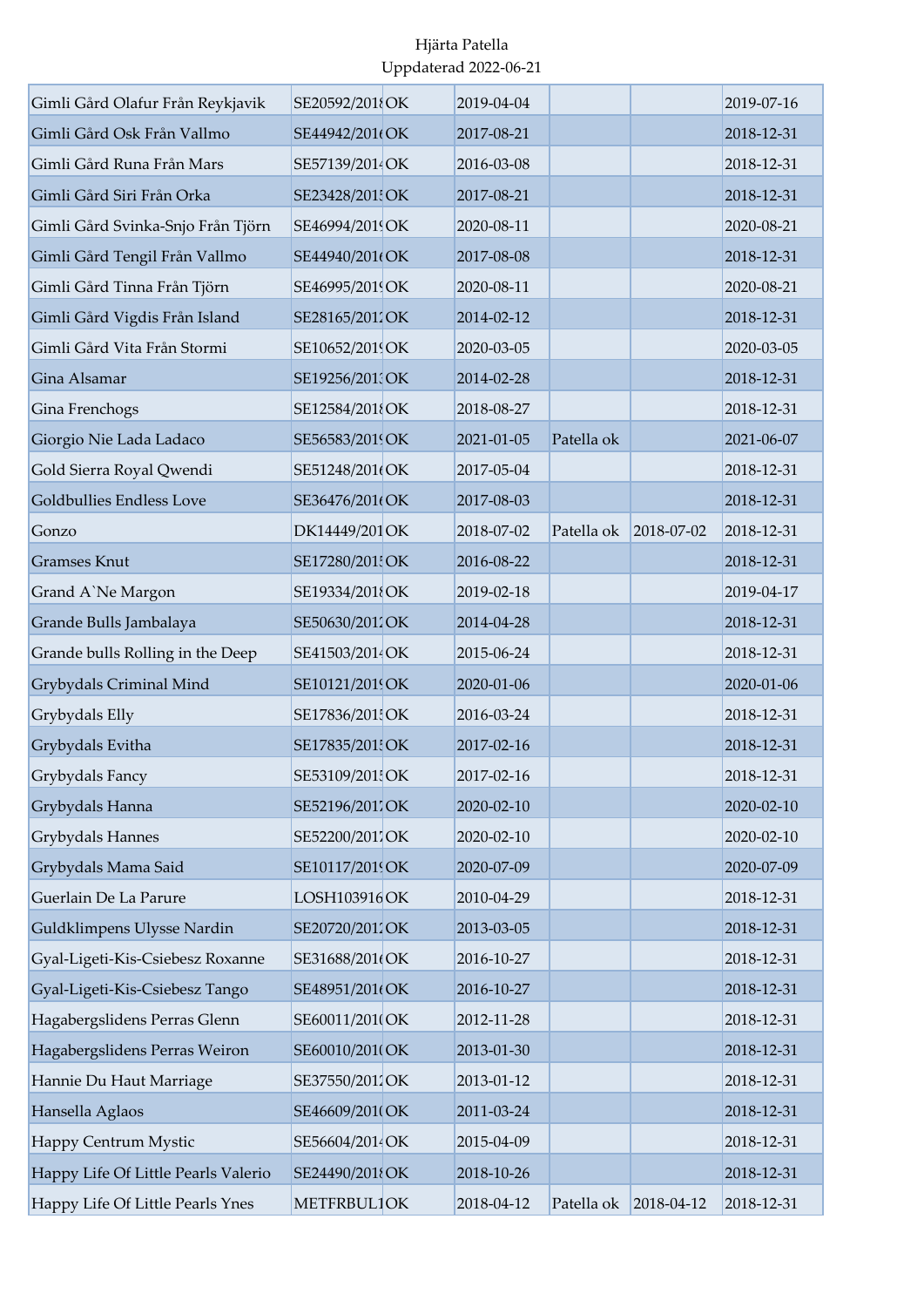| Happy-Creatures Vitabull Kevin                    | SE53162/201(OK  | 2019-03-12 |                       |            | 2020-12-19 |
|---------------------------------------------------|-----------------|------------|-----------------------|------------|------------|
| Hard Black Jack Otto The Taxidriver               | S36223/2007 OK  | 2007-07-02 |                       |            | 2018-12-31 |
| Hardedoggs Chansi                                 | S54622/2003 OK  | 2007-12-21 |                       |            | 2018-12-31 |
| Hardedoggs Kolibrie                               | S55164/2008 OK  | 2009-11-23 |                       |            | 2018-12-31 |
| Hardedoggs Quben                                  | SE39440/2011OK  | 2015-02-10 |                       |            | 2018-12-31 |
| Hardedoggs Yrsa                                   | SE10339/201 OK  | 2016-11-25 |                       |            | 2018-12-31 |
| Hardedoggs Zumanta                                | SE39688/201 OK  | 2018-06-07 |                       |            | 2018-12-31 |
| Hardedoggs Ärtan                                  | SE13365/201(OK  | 2017-01-30 |                       |            | 2018-12-31 |
| Hautain De La Parure                              | LOSH104915 OK   | 2012-07-30 | Patella ok            | 2012-07-30 | 2018-12-31 |
| Heksa Collin                                      | S45834/2006 OK  | 2006-11-28 |                       |            | 2018-12-31 |
| Herrgårdsfrallans Ariel                           | SE33969/2019OK  | 2020-07-21 |                       |            | 2021-09-21 |
| Hiro                                              | S60288/2007 OK  | 2008-09-03 |                       |            | 2018-12-31 |
| Hiro Von New Glandorf                             | MET6761/12 OK   | 2014-03-11 | Patella ok 2014-03-11 |            | 2018-12-31 |
| Hjärtuddens Non Stop                              | SE11635/201(OK  | 2016-12-08 |                       |            | 2018-12-31 |
| Holleufers Gajo                                   | SE14631/201(OK  | 2010-12-09 |                       |            | 2018-12-31 |
| Holleufers Lots Of Love                           | SE36293/2011OK  | 2012-11-08 |                       |            | 2018-12-31 |
| Honey Honey                                       | S36235/2005 OK  | 2007-05-08 |                       |            | 2018-12-31 |
| Honeylo Circus Cupid                              | SE12805/2019OK  | 2020-02-13 |                       |            | 2021-03-28 |
| Hot Topic's Belle Blanchefleur                    | SE46388/201 OK  | 2015-06-23 |                       |            | 2018-12-31 |
| Hot Topic's Charmeuse Chantal                     | SE10177/2014 OK | 2015-06-23 |                       |            | 2018-12-31 |
| <b>House Of Astas Creedence</b>                   | SE27567/2019OK  | 2020-10-05 |                       |            | 2021-07-29 |
| Hubbe-Noax                                        | SE17367/2011OK  | 2016-03-21 |                       |            | 2018-12-31 |
| Humlehöjdens Black-Bison                          | SE45176/2019OK  | 2021-08-26 |                       |            | 2021-10-14 |
| Humlehöjdens Smoky-Mountain                       | SE45175/2019 OK | 2021-05-25 |                       |            | 2021-10-14 |
| Hyttbackens Rune                                  | SE18889/2014 OK | 2015-01-29 |                       |            | 2018-12-31 |
| Hökmossens Abbe                                   | SE13181/2017OK  | 2017-12-29 |                       |            | 2018-12-31 |
| Hökmossens Alba                                   | SE13182/2011OK  | 2018-01-04 |                       |            | 2018-12-31 |
| Hökmossens Albus                                  | SE13175/2017OK  | 2018-01-02 |                       |            | 2018-12-31 |
| Hökmossens Arthur                                 | SE13177/2017OK  | 2018-01-04 |                       |            | 2018-12-31 |
| I'm So Handsome Ten Years After                   | SE47000/2019OK  | 2020-03-03 |                       |            | 2020-03-05 |
| Icemans Pride Generous James                      | DK03035/201 OK  | 2017-09-23 | Patella ok            | 2017-09-23 | 2018-12-31 |
| Imperator von Ortino                              | VDH/ZFB20(OK    | 2013-09-27 | Patella ok            | 2013-09-27 | 2018-12-31 |
| Imperial Des Courtines De Chambray 72712/11400 OK |                 | 2015-01-13 | Patella ok            |            | 2021-03-10 |
| Inez                                              | SE17991/2017OK  | 2019-03-12 |                       |            | 2019-04-17 |
| <b>Inez Alsamar</b>                               | SE18132/2014 OK | 2014-11-13 |                       |            | 2018-12-31 |
| Ingrid Nova dog                                   | SE41505/2014OK  | 2015-09-02 |                       |            | 2018-12-31 |
| Innocent Bulls Abbygail                           | SE52961/2011OK  | 2013-01-12 |                       |            | 2018-12-31 |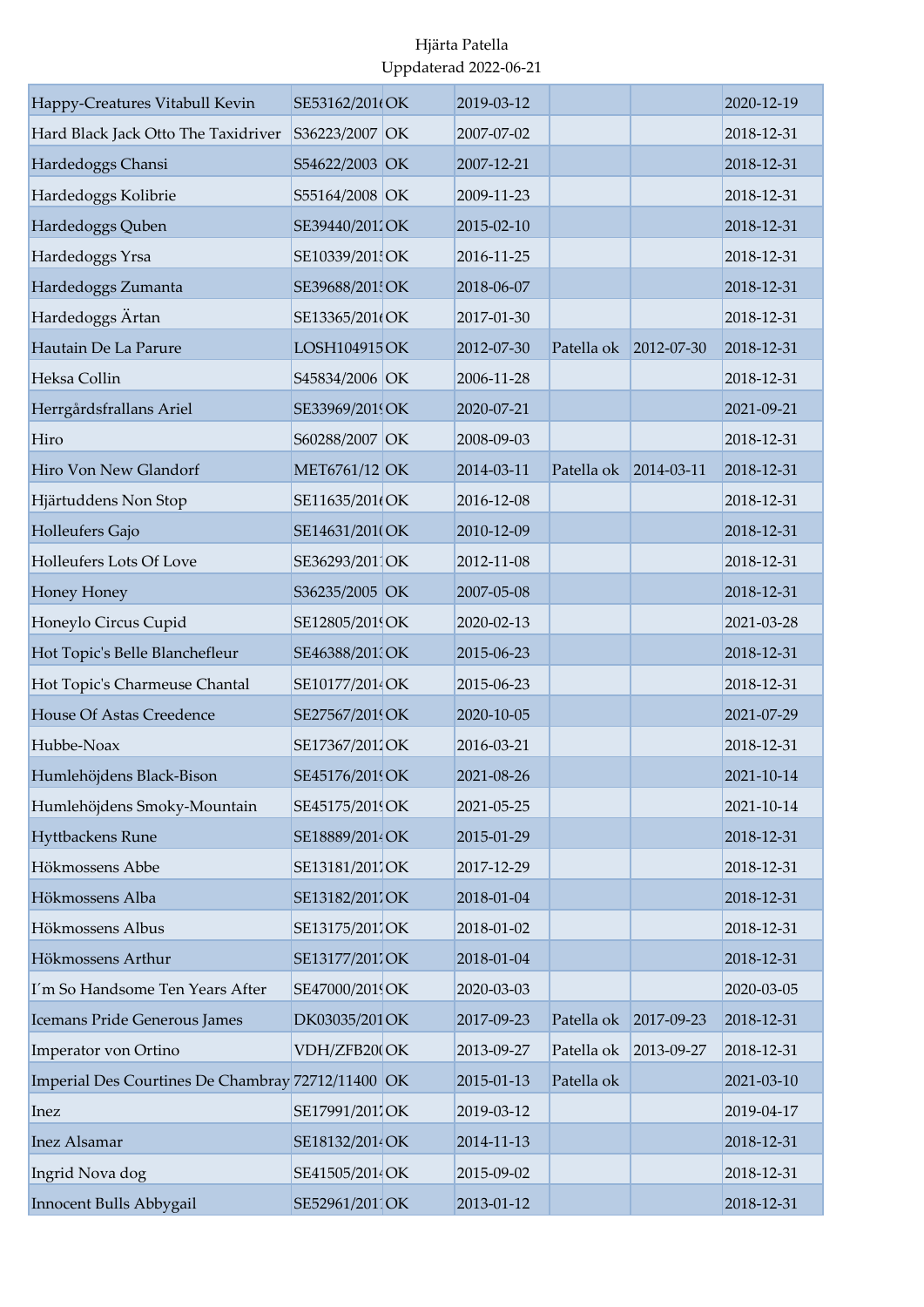| <b>Innocent Bulls Angel</b>                        | SE52960/2011OK  |    | 2013-03-25 |            | 2018-12-31 |
|----------------------------------------------------|-----------------|----|------------|------------|------------|
| Instinkt                                           | S26270/2007 OK  |    | 2007-08-17 |            | 2018-12-31 |
| Intarsia Johann Sebastian                          | S24319/2008 OK  |    | 2009-08-14 |            | 2018-12-31 |
| Intarsia Mdm Kollontaj                             | S30141/2000 OK  |    | 2001-04-05 |            | 2018-12-31 |
| Intarsia Petit Fleur                               | S51031/2009 OK  |    | 2011-11-08 |            | 2018-12-31 |
| Intarsia Stella                                    | S59782/2004 OK  |    | 2007-12-04 |            | 2018-12-31 |
| Invisible Mirage Norris                            | SE61417/202(OK  |    | 2021-03-16 |            | 2021-07-28 |
| Jacob Beauty Bully                                 | SE54172/2012OK  |    | 2013-08-07 |            | 2018-12-31 |
| Jacquella Wild Onion                               | S54623/2003 OK  |    | 2004-04-27 | 2004-04-27 | 2018-12-31 |
| Jargong's Her Majesty                              | SE11362/201.OK  |    | 2019-0610  | Patella ok | 2021-06-07 |
| Jargongs Desideria                                 | S53191/2007 OK  |    | 2008-08-26 |            | 2018-12-31 |
| Jargongs Emmyloe Harris                            | S66841/2009 OK  |    | 2012-04-13 |            | 2018-12-31 |
| Jekkyl Gormo Aglaos                                | SE52456/2018OK  |    | 2019-07-09 |            | 2019-08-04 |
| Jessejames v Marvers Fortuna                       | SE16595/2011OK  |    | 2011-08-25 |            | 2018-12-31 |
| Jonas House The Pearls Diamond                     | SE43475/201(OK  |    | 2017-04-19 |            | 2018-12-31 |
| Jonas House The Pearls Elisabeth                   | SE43474/201(OK  |    | 2017-04-19 |            | 2018-12-31 |
| Joy Of Wishful                                     | SE39925/201(OK  |    | 2017-05-03 |            | 2019-09-09 |
| Julius Janoel                                      | SE37744/2014 OK |    | 2016-06-23 |            | 2018-12-31 |
| Julius Janoel                                      | SE37744/2014 OK |    | 2016-06-23 |            | 2018-12-31 |
| Kalina Collin                                      | S36865/2007 OK  |    | 2007-09-10 |            | 2018-12-31 |
| Kathinka Karat Iz Palevyh Buldogov                 | S59053/207      | OK | 2008-03-03 |            | 2018-12-31 |
| Kaztuz Bibbi-Ruth                                  | SE29104/201 OK  |    | 2015-01-28 |            | 2018-12-31 |
| Keny Anjelsky Dar Beliniec                         | SE16704/2013OK  |    | 2014-11-25 |            | 2018-12-31 |
| Kiss Bully Ophelie                                 | SE16810/2011OK  |    | 2011-11-09 |            | 2018-12-31 |
| Kiss Svajoniu Lietus                               | SE47703/2011OK  |    | 2013-07-29 |            | 2018-12-31 |
| Krutaya Staya Luchshiy v Mire                      | SE53557/2014 OK |    | 2014-11-18 |            | 2018-12-31 |
| L'ystoir D'amour Des Gueles D'anges 80902/12397 OK |                 |    | 2017-12-17 | Patella ok | 2021-03-10 |
| La Baguette Kajsa Kavat                            | S51909/2004 OK  |    | 2006-05-09 |            | 2018-12-31 |
| La Baguette Kalle Kavat                            | S50262/2001 OK  |    | 2008-10-20 |            | 2018-12-31 |
| La Buffo Bully Tsarstvennaya Osoba                 | SE51535/2020OK  |    | 2020-09-18 |            | 2020-10-28 |
| Laban                                              | SE60483/201 OK  |    | 2016-04-19 |            | 2018-12-31 |
| Labrells Figaro                                    | SE12353/2014 OK |    | 2015-06-13 |            | 2018-12-31 |
| Lake Heart Amizing Heart                           | SE52321/201 OK  |    | 2017-01-10 |            | 2018-12-31 |
| Lake House Beautuful Sonja                         | SE31189/201(OK  |    | 2017-09-20 |            | 2018-12-31 |
| Lake House Charming Lilly Rose                     | SE28601/2017OK  |    | 2018-04-07 |            | 2018-12-31 |
| Lake House Charming Titus                          | SE28599/2017OK  |    | 2018-03-26 |            | 2018-12-31 |
| Lake House Dreaming Bertil                         | SE56286/2017OK  |    | 2018-11-27 |            | 2021-02-06 |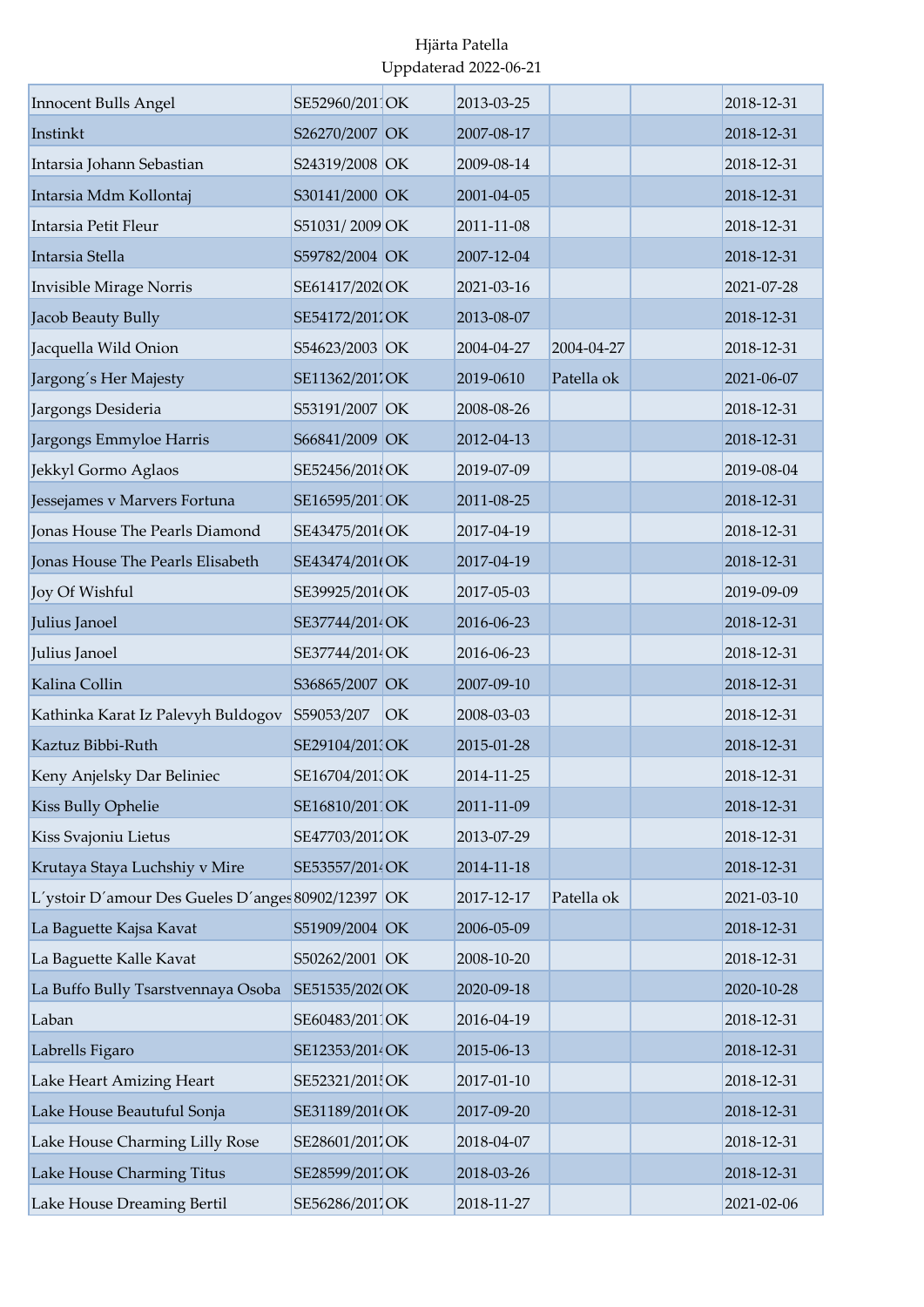| Lake House Fantastic Eight        | SE55160/201{ok                     |    | 2019-10-22 |            |            | 2019-10-27 |
|-----------------------------------|------------------------------------|----|------------|------------|------------|------------|
| Lake House Fantastic Six          | SE55158/201{OK                     |    | 2020-09-08 |            |            | 2021-07-28 |
| Lake House Fantastic Two          | SE55154/2018OK                     |    | 2019-10-07 |            |            | 2020-11-12 |
| Le Supreme Coco Mademoiselle      | SE59360/2020OK                     |    | 2021-10-15 |            |            | 2021-10-24 |
| Le Supreme Crepe Suzette          | SE13587/2018OK                     |    | 2020-11-11 |            |            | 2021-07-28 |
| Le Supreme Marie Antoinette       | SE22365/202(OK                     |    | 2021-05-26 |            |            | 2021-07-28 |
| Le Supreme Poire Belle-Héléne     | SE13586/2018OK                     |    | 2019-07-01 |            |            | 2021-07-28 |
| Le supreme Veuve Clicquot         | SE39435/2011OK                     |    | 2013-05-21 |            |            | 2018-12-31 |
| Leibölls CoolCorona               | DK00700/200 Saknas inf Saknas info |    |            | Patella ok | 20100603   | 2018-12-31 |
| Leos Gold Sauron                  | S31435/2009 OK                     |    | 2009-07-09 |            |            | 2018-12-31 |
| Liamadalas A Dream To follow      | SE20974/2012OK                     |    | 2013-03-01 |            |            | 2018-12-31 |
| Liamidalas Chubby Chic            | SE18182/201(OK                     |    | 2017-02-22 |            |            | 2018-12-31 |
| Lillabullan Abi Alabama           | FI17147/09                         | OK | 2013-01-17 | Patella ok | 2013-01-17 | 2018-12-31 |
| Little Hooligans Dare To Be Wild  | SE14543/2021ok                     |    | 2022-01-10 |            |            | 2022-06-02 |
| Little Hooligans Agree To Disagre | SE10407/2019OK                     |    | 2019-12-03 |            |            | 2020-10-28 |
| Little Hooligans Almost Innocent  | SE10405/2019OK                     |    | 2019-12-03 |            |            | 2020-10-28 |
| Little Hooligans Ants In My Pants | SE10406/2019OK                     |    | 2020-02-28 |            |            | 2020-10-28 |
| Loghleane's Une Belle Amie        | SE42402/2011OK                     |    | 2019-05-17 |            |            | 2019-05-29 |
| Lord Of Bulls He Is Neverfading   | SE23977/2012OK                     |    | 2013-04-10 |            |            | 2018-12-31 |
| Lord Of Bulls Most Wanted         | SE32059/2011OK                     |    | 2012-05-29 |            |            | 2018-12-31 |
| Lorpans Daisy Mae                 | SE11616/201 OK                     |    | 2016-09-28 |            |            | 2018-12-31 |
| Lorpans Nadeschda                 | SE53517/2011OK                     |    | 2015-06-13 |            |            | 2018-12-31 |
| Lorpans Oihonna                   | SE53518/201 OK                     |    | 2015-06-13 |            |            | 2018-12-31 |
| Lorpans Willy Wonka               | SE16052/2011OK                     |    | 2012-02-21 |            |            | 2018-12-31 |
| Lorpans Violet Beauregarde        | SE16053/2011OK                     |    | 2012-02-21 |            |            | 2018-12-31 |
| Los Dinegros Armando              | SE44213/201 OK                     |    | 2016-12-23 |            |            | 2018-12-31 |
| Lou Lou De La Parure              | SE14546/2014OK                     |    | 2014-04-26 |            |            | 2018-12-31 |
| Lougharbour Honey Kay             | SE51228/2011OK                     |    | 2012-09-14 |            |            | 2018-12-31 |
| Loughleane's Yvonne De Liane      | SE48368/2019OK                     |    | 2020-05-10 | Patella ok |            | 2021-06-07 |
| Loughleane's Rachelle             | SE36506/2014OK                     |    | 2017-03-16 |            |            | 2018-12-31 |
| Loughleane's Salma                | SE12112/201(OK                     |    | 2017-01-26 |            |            | 2018-12-31 |
| Loughleane's Shiva                | SE12111/201(OK                     |    | 2017-01-26 |            |            | 2018-12-31 |
| Loughleans Orfeus                 | SE19849/2011OK                     |    | 2014-10-01 |            |            | 2018-12-31 |
| Loughleans Rosella                | SE36505/2014OK                     |    | 2015-06-13 |            |            | 2018-12-31 |
| Loughleans Salma                  | SE12112/201(OK                     |    | 2017-01-26 |            |            | 2018-12-31 |
| Loughleans Shiva                  | SE12111/201(OK                     |    | 2017-01-26 |            |            | 2018-12-31 |
| Lova Maricolo Miracle             | SE57850/2014OK                     |    | 2015-09-04 |            |            | 2018-12-31 |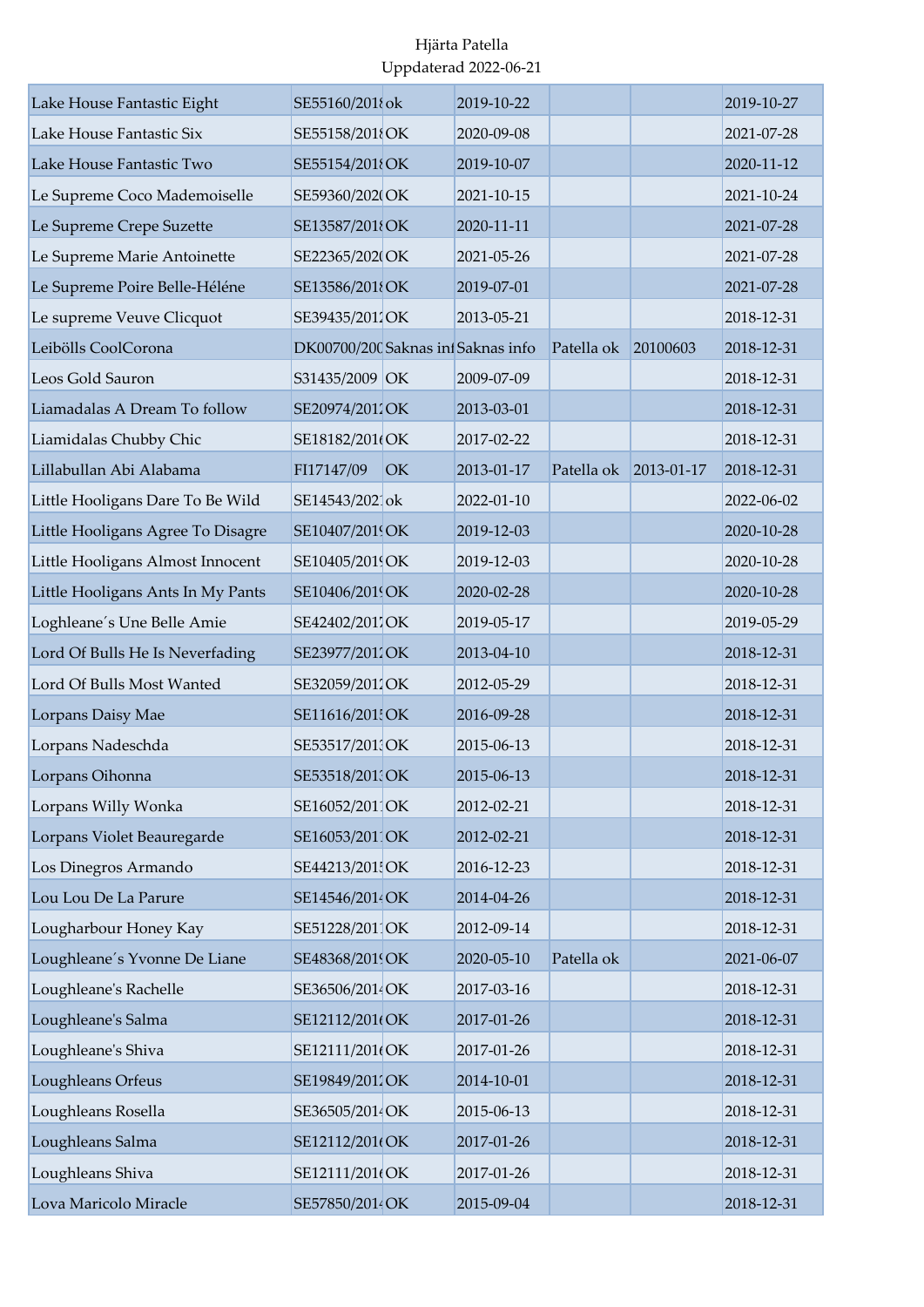| Love Is All Around Fauna                           | S55339/2003 OK  | 2005-08-01 |            |            | 2018-12-31 |
|----------------------------------------------------|-----------------|------------|------------|------------|------------|
| Lucky Moons After Me Please                        | S21911/2005 OK  | 2005-08-01 |            |            | 2018-12-31 |
| Lucky Moons Bodyguard                              | S59760/2005 OK  | 2006-10-19 |            |            | 2018-12-31 |
| Lufsenburgs All That I Am                          | SE58319/2014 OK | 2016-08-15 |            |            | 2018-12-31 |
| Lufsenburgs Ask Me                                 | SE42936/2011OK  | 2014-09-03 |            |            | 2018-12-31 |
| Lufsenburgs Danny Boy                              | S32115/2009 OK  | 2015-10-06 |            |            | 2018-12-31 |
| Lufsenburgs Devil In Disquise                      | S20186/2007 OK  | 2008-02-13 |            |            | 2018-12-31 |
| Lufsenburgs For The Good Times                     | SE55988/2011OK  | 2012-10-01 |            |            | 2018-12-31 |
| Lufsenburgs Hot Dog                                | SE66115/2010OK  | 2011-11-09 |            |            | 2018-12-31 |
| Lufsenburgs Jailhouse Rock                         | S20182/2007 OK  | 2008-02-05 |            |            | 2018-12-31 |
| Lufsenburgs Moody Blue                             | S59051/2007 OK  | 2008-08-08 |            |            | 2018-12-31 |
| Lufsenburgs My Little Friend                       | SE66118/201(OK  | 2011-11-03 |            |            | 2018-12-31 |
| Lufsenburgs Proud Mary                             | SE11187/201 OK  | 2015-12-03 |            |            | 2018-12-31 |
| Lufsenburgs Rock-A-Hula-Baby                       | SE59100/2011OK  | 2012-10-03 |            |            | 2018-12-31 |
| Lufsenburgs Sweet Spirit                           | SE27929/2014 OK | 2015-06-13 |            |            | 2018-12-31 |
| Lufsenburgs That's All Right Mama                  | S53074/2006 OK  | 2007-07-04 |            |            | 2018-12-31 |
| Lufsenburgs The Fairs Moving On                    | SE54210/201 OK  | 2016-10-27 |            |            | 2018-12-31 |
| Lufsenburgs Too Much                               | SE65763/201(OK  | 2012-01-20 |            |            | 2018-12-31 |
| Lui Aimee Honorine                                 | SE37743/2014OK  | 2015-06-16 |            |            | 2018-12-31 |
| Lui Aimeé Honorine                                 | SE37743/2014 OK | 2015-06-16 |            |            | 2018-12-31 |
| Lui Aimee Orchadey Celine                          | SE61875/201(OK  | 2011-08-31 |            |            | 2018-12-31 |
| Lumpido Slamova Zahrada                            | SE62406/201(OK  | 2011-06-07 |            |            | 2018-12-31 |
| Lycky Moons Excuse Me                              | S59052/2007 OK  | 2008-02-05 |            |            | 2018-12-31 |
| Lyttypään Bebop Penguine                           | S30208/2007 OK  | 2007-10-09 |            |            | 2018-12-31 |
| Lyttypään Ella Fritzgerald                         | S27225/2007 OK  | 2007-10-09 |            |            | 2018-12-31 |
| Lyttypään Eternal Star-X                           | S14722/2005 OK  | 2005-04-05 |            |            | 2018-12-31 |
| Majestic Heritier d'eden Des Gueule                | LOF988269/1OK   | 2017-03-14 | Patella ok | 2017-03-14 | 2018-12-31 |
| Makoi-Feherarany Pascal                            | SE58912/2011OK  | 2012-11-21 |            |            | 2018-12-31 |
| Mandelblommans Dis o Dimma                         | S53976/2001 OK  | 2003-09-08 |            |            | 2018-12-31 |
| Mandelblommans Elvira                              | S29533/2003 OK  | 2008-03-05 |            |            | 2018-12-31 |
| Mandelblommans Fanny                               | S12901/2004 OK  | 2005-09-27 |            |            | 2018-12-31 |
| Mandelblommans Gilda                               | S35587/2005 OK  | 2007-07-10 |            |            | 2018-12-31 |
| Mandelblommans Hedda                               | S16134/2007 OK  | 2008-01-11 |            |            | 2018-12-31 |
| Mano Imperatorius Hot Holidayroma SE52156/2014 OK  |                 | 2014-10-28 |            |            | 2018-12-31 |
| Mano Imperatorius Rich and Sound                   | SE25871/201(OK  | 2017-01-11 |            |            | 2018-12-31 |
| Mano Imperatorius Timeless Treasure SE11652/2018OK |                 | 2018-02-15 |            |            | 2018-12-31 |
| Mantorpgårdens Greta Garbo                         | SE60793/2019OK  | 2021-03-22 |            |            | 2021-04-25 |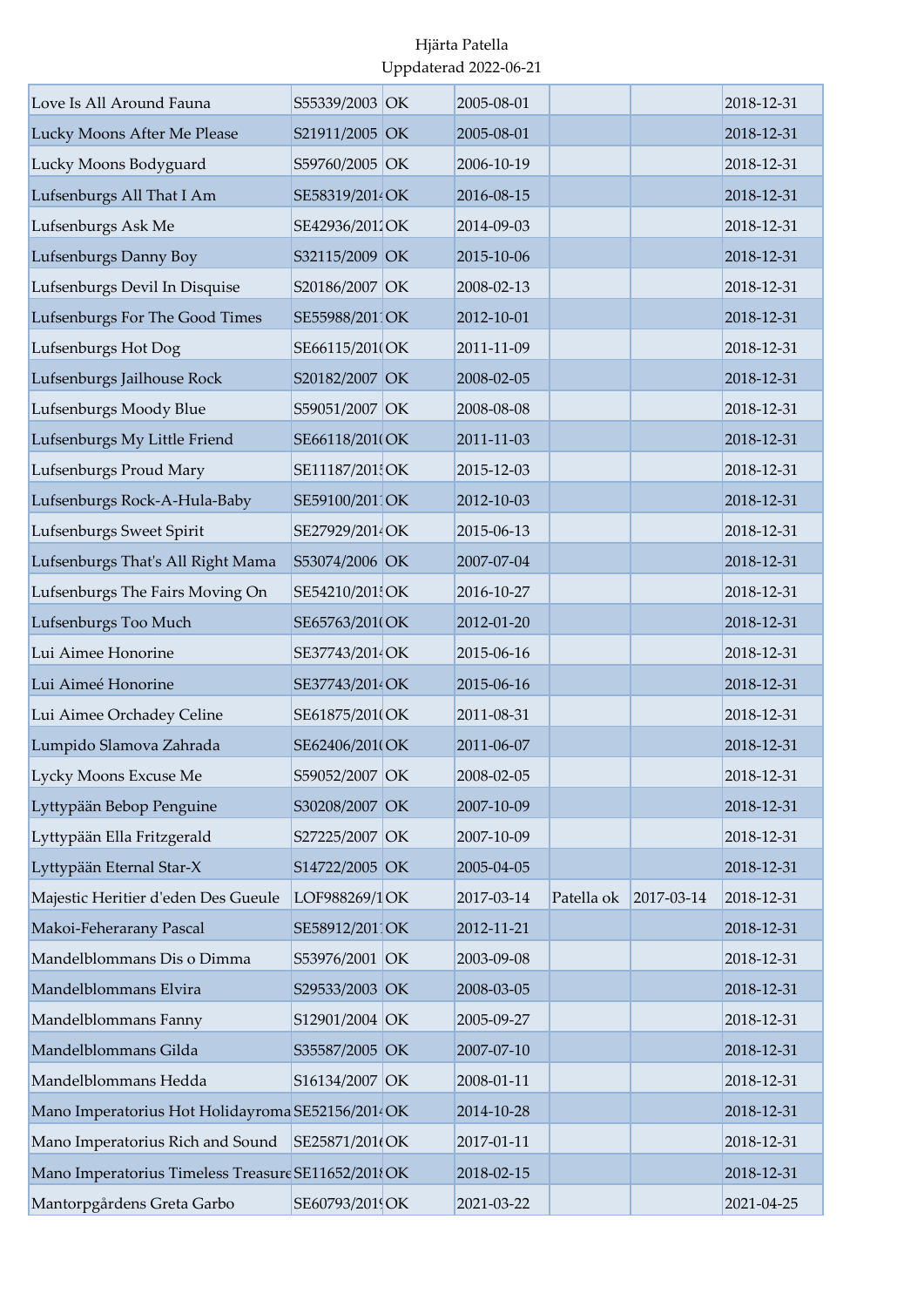| Mantorpgårdens Helga<br>Marikarlos Dolce Gabbana    | SE56800/2018OK<br>S53816/2007 OK | 2020-02-11<br>2008-08-01 |            |                  | 2021-04-25<br>2018-12-31 |
|-----------------------------------------------------|----------------------------------|--------------------------|------------|------------------|--------------------------|
|                                                     |                                  |                          |            |                  |                          |
| Marikarlos Itunes Session                           | SE26586/2014OK                   | 2018-08-14               |            |                  | 2018-12-31               |
| Marikarlos Magic Americana                          | SE58350/201(OK                   | 2019-04-10               |            |                  | 2019-08-04               |
| Marikarlos Queer Queen                              | SE41861/2019OK                   | 2020-10-14               |            |                  | 2020-10-15               |
| Masque Chatoyante Joker                             | S62602/2006 OK                   | 2006-11-28               |            |                  | 2018-12-31               |
| Mating Of The King Dante                            | CBKCRJY16/OK                     | 2017-06-28               | Patella ok |                  | 2020-01-08               |
| Maxime Pulchra                                      | SE48793/2012OK                   | 2013-06-25               |            |                  | 2018-12-31               |
| Maximo de la Virreyna                               | LOE2052349 OK                    | 2013-02-26               | Patella ok | $2013 - 06 - 01$ | 2018-12-31               |
| Mianca Bulls Armoric                                | SE15287/201 OK                   | 2016-01-20               |            |                  | 2018-12-31               |
| Mianca Bulls Cloetta Mums-Mums                      | SE36689/2017OK                   | 2018-05-31               |            |                  | 2018-12-31               |
| Mianca Bulls Cloetta Plopp                          | SE36690/2017OK                   | 2018-05-29               |            |                  | 2018-12-31               |
| Michael Angelo Krol Arlekin                         | S58101/2008 OK                   | 2009-03-13               |            |                  | 2018-12-31               |
| Mighty Mogwai's Waiting For A Star SE56206/2018OK   |                                  | 2019-11-06               |            |                  | 2020-03-15               |
| Mikita y Marver's fortuna                           | SE42225/2014 OK                  | 2015-09-02               |            |                  | 2018-12-31               |
| Mileiazz Annie                                      | S31212/2007 OK                   | 2008-04-01               |            |                  | 2018-12-31               |
| Mileiazz Candy                                      | S29944/2009 OK                   | 2010-04-22               |            |                  | 2018-12-31               |
| Mini MolosserChanel Nr v                            | SE39442/2012OK                   | 2014-04-03               |            |                  | 2019-04-17               |
| Mirielle                                            | S65637/2004 OK                   | 2009-01-14               |            |                  | 2018-12-31               |
| Misisipe                                            | SE54261/2019OK                   | 2021-02-25               |            |                  | 2021-04-05               |
| <b>Mixed Colors Elfshot</b>                         | S29885/2007 OK                   | 2009-05-08               |            |                  | 2018-12-31               |
| Mundiz Knut                                         | SE57087/2013OK                   | 2015-01-15               |            |                  | 2018-12-31               |
| Mundiz Lexus                                        | SE10333/201 OK                   | 2016-04-12               |            |                  | 2018-12-31               |
| Murbergets Aston                                    | SE35105/2019OK                   | 2020-05-26               |            |                  | 2020-07-01               |
| Murbergets Edith                                    | SE24820/2014 OK                  | 2015-04-09               |            |                  | 2018-12-31               |
| Murbergets Flora                                    | SE58307/2014OK                   | 2016-03-11               |            |                  | 2018-12-31               |
| My Source of Joy Paco Rabanne                       | SE57017/201(OK                   | 2017-01-17               |            |                  | 2018-12-31               |
| My Source Of Joy Paco Rabanne                       | SE57017/201(OK                   | 2017-01-17               |            |                  | 2018-12-31               |
| Nabucco De Bella Corso                              | SE28384/2011OK                   | 2017-11-14               |            |                  | 2018-12-31               |
| Needful Thing's Zäta                                | SE22545/2019OK                   | 2020-04-30               |            |                  | 2021-05-11               |
| Needful Things Trouble in Mind                      | SE49409/201 OK                   | 2018-03-15               |            |                  | 2018-12-31               |
| Nella                                               | SE28657/2013OK                   | 2014-05-09               |            |                  | 2018-12-31               |
| Nergal Baflo                                        | SE20318/2014 OK                  | 2014-08-20               |            |                  | 2018-12-31               |
| Neverfading's Keep Peek At The Peak SE33571/2018OK  |                                  | 2019-06-05               |            |                  | 2020-10-28               |
| Neverfading's Let's Mingel I'm Singe SE32008/202(OK |                                  | 2021-09-17               |            |                  | 2021-10-14               |
| Neverfadings Do You Do VooDoo                       | SE23164/2011OK                   | 2013-05-03               |            |                  | 2018-12-31               |
| Neverfading's Howl Like An Owl                      | SE32817/2014OK                   | 2015-05-05               |            |                  | 2018-12-31               |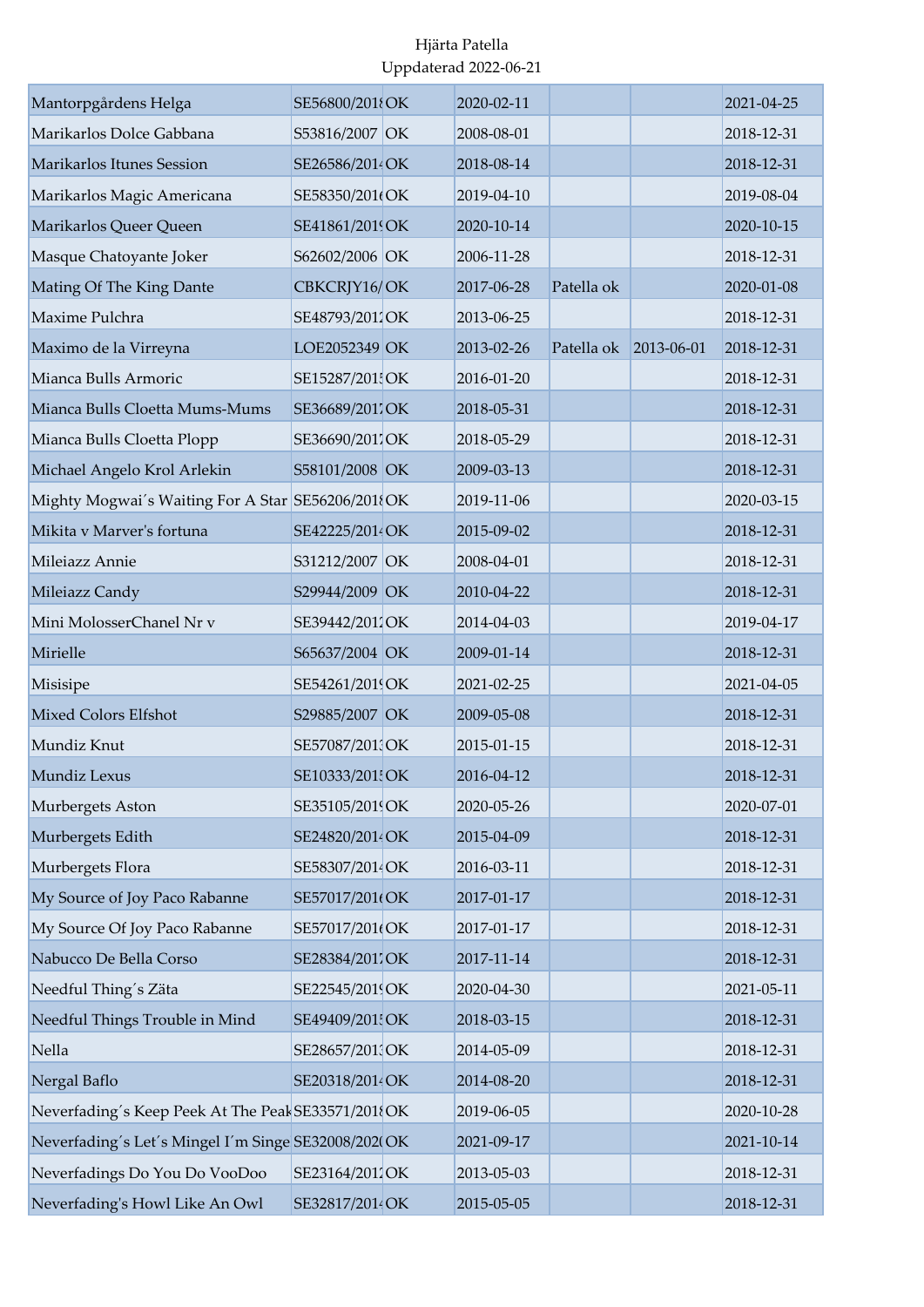| Neverfading's May Be Maybe         | SE11200/202 OK  | 2021-11-26 |            | 2022-01-16 |
|------------------------------------|-----------------|------------|------------|------------|
| Night Stalkers Alchemist           | SE13373/201(OK  | 2017-01-11 |            | 2019-04-19 |
| Night Stalkers Almighty            | SE13371/201(OK  | 2017-02-09 |            | 2018-12-31 |
| Night Stalkers Apocalypse          | SE13367/201(OK  | 2017-01-11 |            | 2018-12-31 |
| Night Stalkers Assassin            | SE13369/201(OK  | 2017-01-11 |            | 2019-08-11 |
| Night Stalkers Biohazard           | SE36204/2011OK  | 2018-08-23 |            | 2019-12-17 |
| Night Stalkers Crooked Moon        | SE37372/2018OK  | 2019-09-23 |            | 2019-12-17 |
| Night Stalkers Drama Queen         | SE25835/2019OK  | 2020-06-24 |            | 2020-07-29 |
| Night Stalkers Earthquake          | SE42734/2019OK  | 2020-07-01 |            | 2020-07-16 |
| <b>Night Stalkers Eclipse</b>      | SE42733/2019OK  | 2020-06-24 |            | 2020-10-28 |
| Night Stalkers End Of Days         | SE42730/2019OK  | 2020-06-25 |            | 2020-07-20 |
| Night Stalkers Face Of Darkness    | SE17841/202(OK  | 2021-03-22 |            | 2021-04-05 |
| Night Stalkers Freak'n Valentine   | SE17840/2020OK  | 2021-02-25 |            | 2021-04-05 |
| Night Stalkers Godfather           | SE17845/202(OK  | 2021-02-18 |            | 2021-04-25 |
| Nissavikens Kerstin                | SE54525/2013OK  | 2014-10-13 |            | 2018-12-31 |
| Noel                               | SE49930/202(OK  | 2021-09-17 |            | 2021-09-21 |
| Ofelia De La Drahun                | S41820/2009 OK  | 2009-11-23 |            | 2018-12-31 |
| Oh Oh Thunder Road Bitt Box        | SE10800/2014 OK | 2014-05-14 |            | 2018-12-31 |
| Oktavia Von Ortino                 | SE20598/201{OK  | 2018-08-02 |            | 2018-12-31 |
| Oliver Bohemia Hapet               | SE13525/2012OK  | 2012-08-09 |            | 2018-12-31 |
| Ombra Nera Coco Héctor             | SE14342/2018OK  | 2019-06-29 |            | 2019-07-04 |
| Omemryds Haretha Franklin          | SE11152/2013OK  | 2014-01-24 |            | 2018-12-31 |
| Omni                               | SE56025/2020OK  | 2021-09-10 |            | 2021-09-21 |
| Orcan Of Gold Giant                | SE69464/2021OK  | 2022-01-14 |            | 2022-01-16 |
| Oscar Maricolo Miracle             | SE11577/2018OK  | 2018-07-11 |            | 2018-12-31 |
| Oscar Original du Champagne        | SE53892/201! OK | 2016-07-21 |            | 2018-12-31 |
| Ottobyens Sponge Cake              | S24584/2008 OK  | 2008-10-24 |            | 2018-12-31 |
| Ozzy Bitt Box                      | SE38628/2014 OK | 2014-05-13 |            | 2018-12-31 |
| PaoPan Cornelius Fudge Del Sacro   | RO1 19/1203 OK  | 2020-08-04 | Patella ok | 2020-10-28 |
| Parisien Matisse Of Olfert         | S40668/2005 OK  | 2007-10-03 |            | 2018-12-31 |
| Parisien Samsara Skj Viking        | S26484/2003 OK  | 2007-10-03 |            | 2018-12-31 |
| Pay Doggs Bianca                   | S62877/2008 OK  | 2009-06-01 |            | 2018-12-31 |
| Perro Pelea Cordobes Bulls Darwin  | SE50106/2014 OK | 2015-06-13 |            | 2018-12-31 |
| Petit Libelle Chaplin              | S53320/2008 OK  | 2009-05-04 |            | 2018-12-31 |
| Petite Chanel Elvira Billie Jean   | SE22694/2019OK  | 2020-07-10 |            | 2020-07-10 |
| Petite Chanel Elvira Black Is Back | SE18131/2017OK  | 2019-07-29 |            | 2019-08-04 |
| Petite Chenil Elvira Bismillah     | SE12909/201 OK  | 2016-08-09 |            | 2019-08-06 |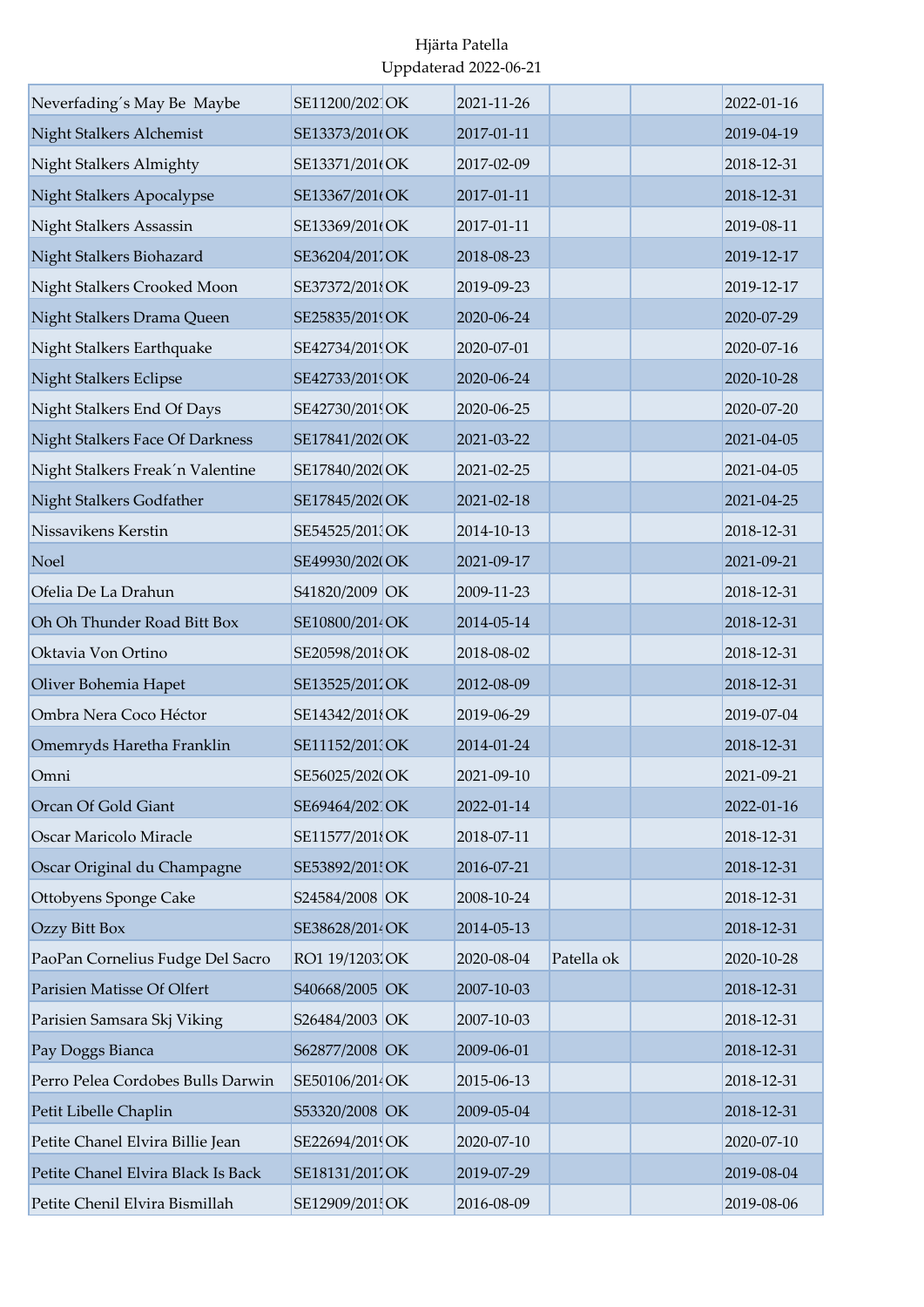| Petite Chenil Elvira Black Star                | SE18132/2011OK      |    | 2018-02-21 |            | 2018-12-31 |
|------------------------------------------------|---------------------|----|------------|------------|------------|
| Petite Chenil Elvira Delta Dawn                | SE61043/2020OK      |    | 2021-12-01 |            | 2022-01-16 |
| Petite Chenil Elvira Devilsdaughter            | $\vert 0 \vert$     | OK | 2021-05-11 |            | 2021-05-17 |
| Petite Chenil Elvira Disco Kaj                 | SE23873/2018OK      |    | 2020-08-18 |            | 2020-08-20 |
| Petite Chenil Elvira Emmet D                   | SE52981/2018OK      |    | 2019-09-24 |            | 2019-09-30 |
| Petite Chenil Elvira I Just Want Yo            | SE27911/2018OK      |    | 2019-08-09 |            | 2019-08-11 |
| Petite Chenil Elvira Lena                      | SE23877/2018OK      |    | 2019-12-03 |            | 2019-12-17 |
| Petite Chenil Elvira Liberian Girl             | SE22697/2019OK      |    | 2021-08-25 |            | 2021-10-24 |
| Petite Chenil Elvira Master Alan G             | SE54509/2019OK      |    | 2020-11-19 |            | 2020-12-19 |
| Petite Chenil Elvira Master Djon Jr            | SE16256/201(OK      |    | 2017-03-09 |            | 2018-12-31 |
| Petite Chenil Elvira Master Phil W             | SE54510/2019OK      |    | 2020-11-16 |            | 2020-12-19 |
| Petite Chenil Elvira Master Stu P              | SE54512/2019OK      |    | 2020-10-23 |            | 2020-11-12 |
| Petite Chenil Elvira Miss Bayley               | SE16258/201(OK      |    | 2017-03-09 |            | 2018-12-31 |
| Petite Chenil Elvira Oh Sweet Mary             | SE34600/2011OK      |    | 2018-11-01 |            | 2018-12-31 |
| Moan                                           | $\vert 0 \vert$     | OK | 2021-05-11 |            | 2021-05-17 |
| Petite Chenil Elvira Tina T                    | SE51098/2018OK      |    | 2019-09-24 |            | 2019-09-30 |
| Picasso Von Ortino                             | SE45979/2018OK      |    | 2019-01-17 |            | 2020-09-02 |
| Pipistrellens Lovis                            | SE24019/201(OK      |    | 2013-01-15 |            | 2018-12-31 |
| Primo de Soleure                               | SE18224/2011OK      |    | 2012-09-26 |            | 2018-12-31 |
| Pumpkins Sweet Off Nimimi House                | SE45461/2014 OK     |    | 2014-08-20 |            | 2018-12-31 |
| PurpleHeart's Magic Unique Future              | DK02412/201 OK      |    | 2021-02-05 | Patella ok | 2021-06-07 |
| <b>Qrissys Amazing Story</b>                   | SE54566/2012OK      |    | 2013-10-08 |            | 2018-12-31 |
| <b>Qrissys Marula</b>                          | SE28855/201(OK      |    | 2012-02-14 |            | 2018-12-31 |
| <b>Qrissys Ultimate Story</b>                  | SE59570/2012OK      |    | 2013-10-08 |            | 2018-12-31 |
| Qtilaz Tosca                                   | SE67268/201(OK      |    | 2014-03-05 |            | 2018-12-31 |
| Quando Quando Of The Royal Way                 | SE10957/201 OK      |    | 2015-10-24 |            | 2018-12-31 |
| Queen Of Nights Miss Brown Fideli              | S57263/2008 OK      |    | 2010-12-29 |            | 2018-12-31 |
| Quest Faire Bonne Impression                   | SE46472/2020OK      |    | 2020-09-04 |            | 2020-09-28 |
| Radeau Diesel                                  | SE49390/2011OK      |    | 2012-06-05 |            | 2018-12-31 |
| Ramona F Goodshapes                            | S54684/2008 OK      |    | 2009-04-20 |            | 2018-12-31 |
| Ratlers Boris                                  | SE22634/2010OK      |    | 2011-02-22 |            | 2018-12-31 |
| Ratlers Deus-Boy                               | SE52873/2013OK      |    | 2015-06-13 |            | 2018-12-31 |
| Rebound Molly Hatchet                          | SE40286/201(OK      |    | 2018-02-13 |            | 2018-12-31 |
| Red Senators Dolce Vita                        | <b>CORA3717-2OK</b> |    | 2020-10-14 | Patella ok | 2020-10-15 |
| Regardez Moi Columbus Maggie Gra DK16590/201OK |                     |    | 2018-07-17 | Patella ok | 2020-03-15 |
| Renuar Avrora Dudeval                          | SE26371/2014 OK     |    | 2014-05-22 |            | 2018-12-31 |
| Renuar Bacara Bronze Bravo                     | SE59412/2013OK      |    | 2014-08-20 |            | 2018-12-31 |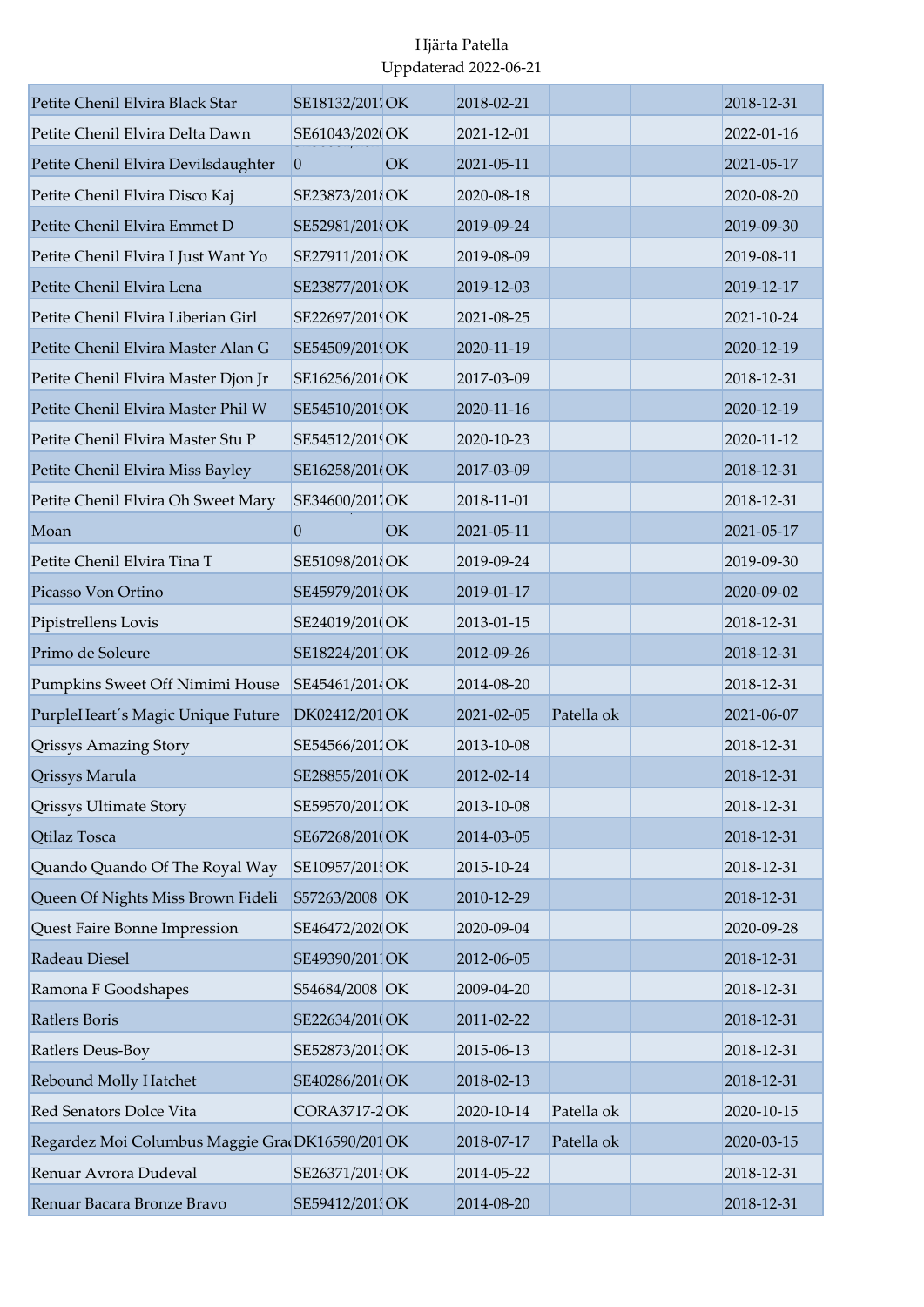| Renuar Charmante Chiara       | SE35228/2014OK  |    | 2015-09-08 |            |            | 2018-12-31 |
|-------------------------------|-----------------|----|------------|------------|------------|------------|
| Renuar Cherry Wild Magnifique | SE11618/201 OK  |    | 2015-05-13 |            |            | 2018-12-31 |
| Renuar Gordon Roy Eagle       | SE52886/2015OK  |    | 2016-06-14 |            |            | 2018-12-31 |
| Renuar Knight Of Kaluga       | SE23428/201 OK  |    | 2014-07-25 |            |            | 2018-12-31 |
| Renuar Noelle Crazy Love      | SE50843/2012OK  |    | 2013-01-15 |            |            | 2018-12-31 |
| Rewalia Dreamer-Domino        | EST03490/08 OK  |    | 2010-04-08 | Patella ok | 2010-04-08 | 2018-12-31 |
| Rocco De La Cour Des Delices  | SE50786/2020ok  |    | 2021-03-17 | Patella ok | 2021-03-17 | 2022-06-21 |
| Rogneda                       | S55732/2008 OK  |    | 2009-05-08 |            |            | 2018-12-31 |
| Rollines Tjorven              | SE53161/201(OK  |    | 2017-08-16 |            |            | 2019-04-17 |
| Rottlines Tingeling           | S30844/2007 OK  |    | 2008-03-24 |            |            | 2018-12-31 |
| Rowntree Mon Amie             | SE52811/2017OK  |    | 2019-01-23 |            |            | 2019-10-13 |
| Rue L'eau De Vie Penelope     | SE13712/2012OK  |    | 2013-05-20 |            |            | 2018-12-31 |
| Ruutituutin Bohemian Rhapsody | FI55836/2016 OK |    | 2018-09-24 | Patella ok | 2018-09-24 | 2019-10-13 |
| Röde Baronens Hönan Agda      | SE41687/2010OK  |    | 2014-02-25 |            |            | 2018-12-31 |
| Röde Baronens Maja Majonnäs   | SE14940/201 OK  |    | 2014-02-05 |            |            | 2018-12-31 |
| Samzebo Sara                  | S40127/2006 OK  |    | 2008-06-30 |            |            | 2018-12-31 |
| Samzebo Svea                  | S40130/2006 OK  |    | 2008-04-14 |            |            | 2018-12-31 |
| Samzebo Torsten               | S18312/2009 OK  |    | 2010-03-16 |            |            | 2018-12-31 |
| Samzebo Viggo                 | SE55332/2011OK  |    | 2013-09-11 |            |            | 2018-12-31 |
| Sasucomas Bernard             | SE56588/2012OK  |    | 2014-08-05 |            |            | 2018-12-31 |
| Saternus Caramel Chocolate    | SE57833/2011OK  |    | 2013-01-31 |            |            | 2018-12-31 |
| Segerhufvas Asta              | S19929/2006 OK  |    | 2007-08-23 |            |            | 2018-12-31 |
| Sexiga-Siv                    | SE10918/201(OK  |    | 2018-10-22 |            |            | 2018-12-31 |
| Sheperds Bulldogs Gina        | SE14411/201(OK  |    | 2009-07-22 |            |            | 2018-12-31 |
| Shestar's One And Only        | SE13451/2014 OK |    | 2015-01-30 |            |            | 2018-12-31 |
| Shores Eternal Star           | S13998/2007 OK  |    | 2007-10-09 |            |            | 2018-12-31 |
| Silldorfs Håkon               | SE47766/201(OK  |    | 2011-02-16 |            |            | 2018-12-31 |
| Siri                          | S62572/2009 OK  |    | 2011-01-27 |            |            | 2018-12-31 |
| Sjöpiratens Mulliga Asta      | SE40005/201 OK  |    | 2012-09-17 |            |            | 2018-12-31 |
| Sjöpiratens Stiliga Alfred    | SE40000/2011OK  |    | 2012-07-25 |            |            | 2018-12-31 |
| Sjöpiratens Vilda Alice       | SE40003/201 OK  |    | 2013-03-28 |            |            | 2018-12-31 |
| Skjoldhöjs Corrado            | SE39460/201 OK  |    | 2013-08-12 |            |            | 2018-12-31 |
| Skjoldhöjs Deja-Vu            | SE11770/201 OK  |    | 2013-12-19 |            |            | 2018-12-31 |
| Skjoldhöjs Grand Slam         | SE15904/201 OK  |    | 2016-02-10 |            |            | 2018-12-31 |
| Skottbulls Ando Bruno         | N05136/04       | OK | 2008-05-28 | Patella ok | 2008-05-28 | 2018-12-31 |
| Sleepy Hollows Deacon Frost   | SE33828/201(OK  |    | 2011-01-26 |            |            | 2018-12-31 |
| Snazzys Qlinton               | S6663/2009      | OK | 2010-12-09 |            |            | 2018-12-31 |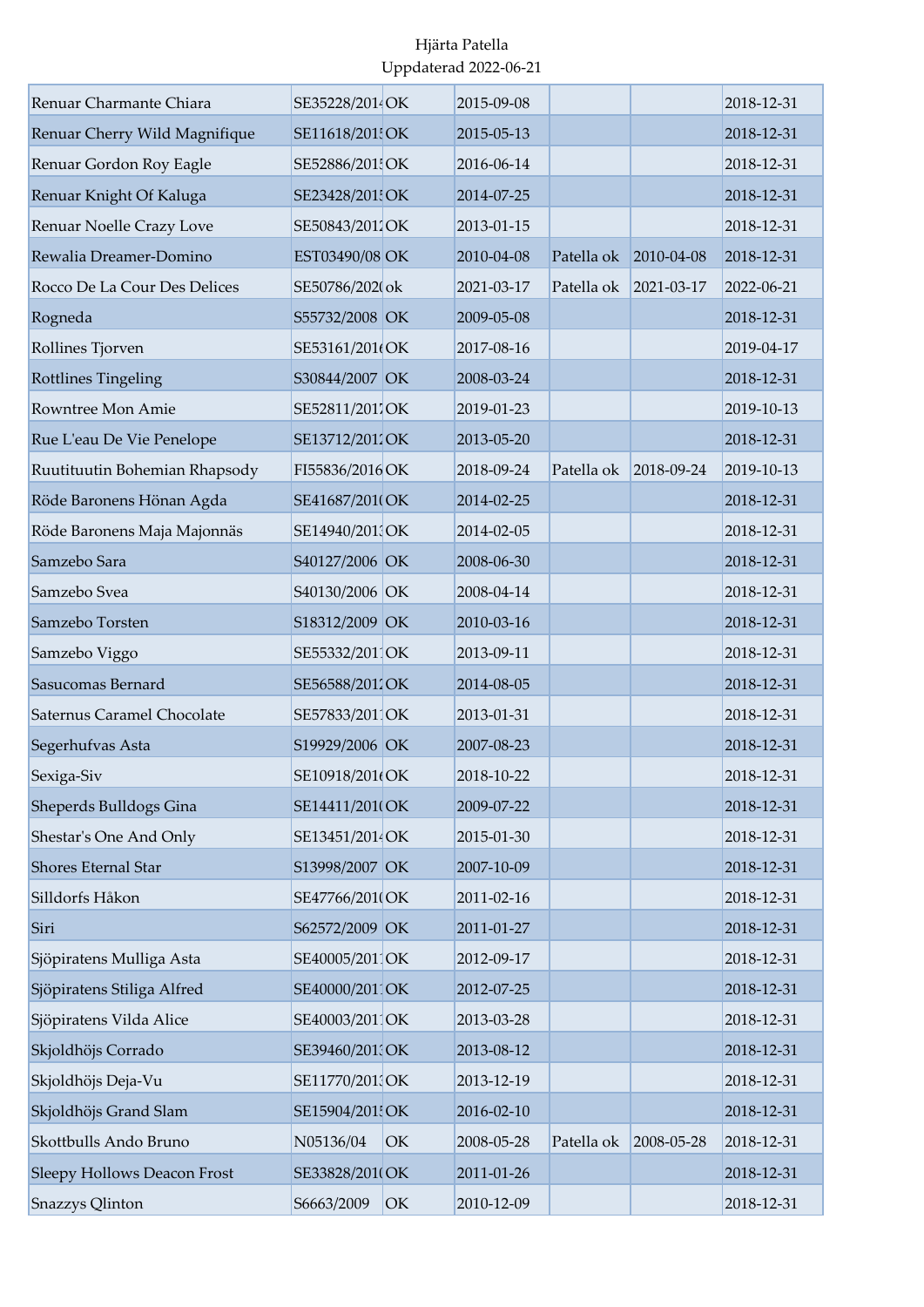| <b>Snazzys</b> Speed                              | S24842/2009 OK | 2012-08-23 |  | 2018-12-31 |
|---------------------------------------------------|----------------|------------|--|------------|
| <b>Snazzys Sweet</b>                              | S24846/2009 OK | 2010-03-19 |  | 2018-12-31 |
| Snazzys Toolou                                    | S58100/2008 OK | 2009-08-24 |  | 2018-12-31 |
| <b>Snazzys Yngve</b>                              | S64734/2006 OK | 2007-10-01 |  | 2018-12-31 |
| Snazzys Zandra                                    | S16332/2005 OK | 2006-08-29 |  | 2018-12-31 |
| Soeluengais Copyright Slaviero Bull               | SE36704/2011OK | 2012-06-15 |  | 2018-12-31 |
| Softstreams Miss Sambuca                          | SE16059/2011OK | 2012-08-28 |  | 2018-12-31 |
| Stockalidsbergets Action Ebbot                    | SE57605/2011OK | 2018-10-19 |  | 2018-12-31 |
| Store Linde's Blanc Fumé                          | SE18268/201 OK | 2016-04-07 |  | 2021-06-07 |
| Store Linde's Juvé Y Camps                        | SE22082/2017OK | 2018-01-22 |  | 2018-12-31 |
| <b>Store Lindes Semillion</b>                     | SE45524/2012OK | 2014-02-18 |  | 2018-12-31 |
| Sudderuddens Greta Af Hjalmar                     | SE54163/2017OK | 2021-05-26 |  | 2021-07-28 |
| Sudderuddens Månegarm Af Mollgar SE56317/2011OK   |                | 2012-12-10 |  | 2018-12-31 |
| Sundby Pax Colorarum Maximus                      | SE25793/2018OK | 29/06/2019 |  | 13/03/2021 |
| Sutherland's Amazing Grace                        | SE21077/201 OK | 2016-02-05 |  | 2018-12-31 |
| <b>Tassin Tassuts Ruben</b>                       | SE42660/2011OK | 2018-07-05 |  | 2019-04-08 |
| Tazzanows Greta                                   | SE31633/201 OK | 2014-04-17 |  | 2018-12-31 |
| Téte Noir Marit Bergman                           | S67791/2009 OK | 2011-03-21 |  | 2018-12-31 |
| <b>Thunder Road Albert Camus</b>                  | SE33380/201(OK | 2011-04-11 |  | 2018-12-31 |
| Thunder Road Baby Love                            | SE34077/2011OK | 2015-03-12 |  | 2018-12-31 |
| Thunder Road Cinnamon Girl                        | SE62328/2011OK | 2013-09-04 |  | 2018-12-31 |
| Thunder Road Currito                              | SE62329/2011OK | 2013-05-30 |  | 2018-12-31 |
| Thunder Road Double Trouble                       | SE42187/2012OK | 2013-09-04 |  | 2018-12-31 |
| Thunder Road End Of Discussion                    | SE41516/201 OK | 2017-04-29 |  | 2018-12-31 |
| Thunder Road Eyegasm                              | SE41509/201 OK | 2017-04-29 |  | 2018-12-31 |
| Thunder Road Fan Fucking Tastic                   | SE13424/201(OK | 2017-04-29 |  | 2019-04-08 |
| Thunder Road Freak Like Me                        | SE13423/201(OK | 2017-04-29 |  | 2018-12-31 |
| Thunder Road Frenchenstein                        | SE13422/201(OK | 2017-01-11 |  | 2018-12-31 |
| Thunder Road Go Home You're Drun SE14722/2011OK   |                | 2018-02-08 |  | 2018-12-31 |
| Thunder Road Hangover In Dover                    | SE39090/2018OK | 2019-08-01 |  | 2019-11-04 |
| Thunder Road Hiccup In My Pickup                  | SE39087/2018OK | 2019-06-04 |  | 2019-06-26 |
| Thunder Road Hoe Let The Dogs Out SE39089/2018OK  |                | 2019-06-19 |  | 2019-06-26 |
| Thunder Road Houdini In A Mankini SE39088/2018OK  |                | 2019-09-27 |  | 2019-10-31 |
| Thunder Road Hullabaloo At The Zoc SE39091/201{OK |                | 2020-05-29 |  | 2020-07-16 |
| Thunder Road I Like Big Butts                     | SE59482/2018OK | 2020-05-29 |  | 2020-07-16 |
| Thunder Road Junk In The Trunk                    | SE25140/2019OK | 2020-05-29 |  | 2020-07-16 |
| Thunder Road Knock Spots Off                      | SE31761/2019OK | 2020-05-29 |  | 2020-07-16 |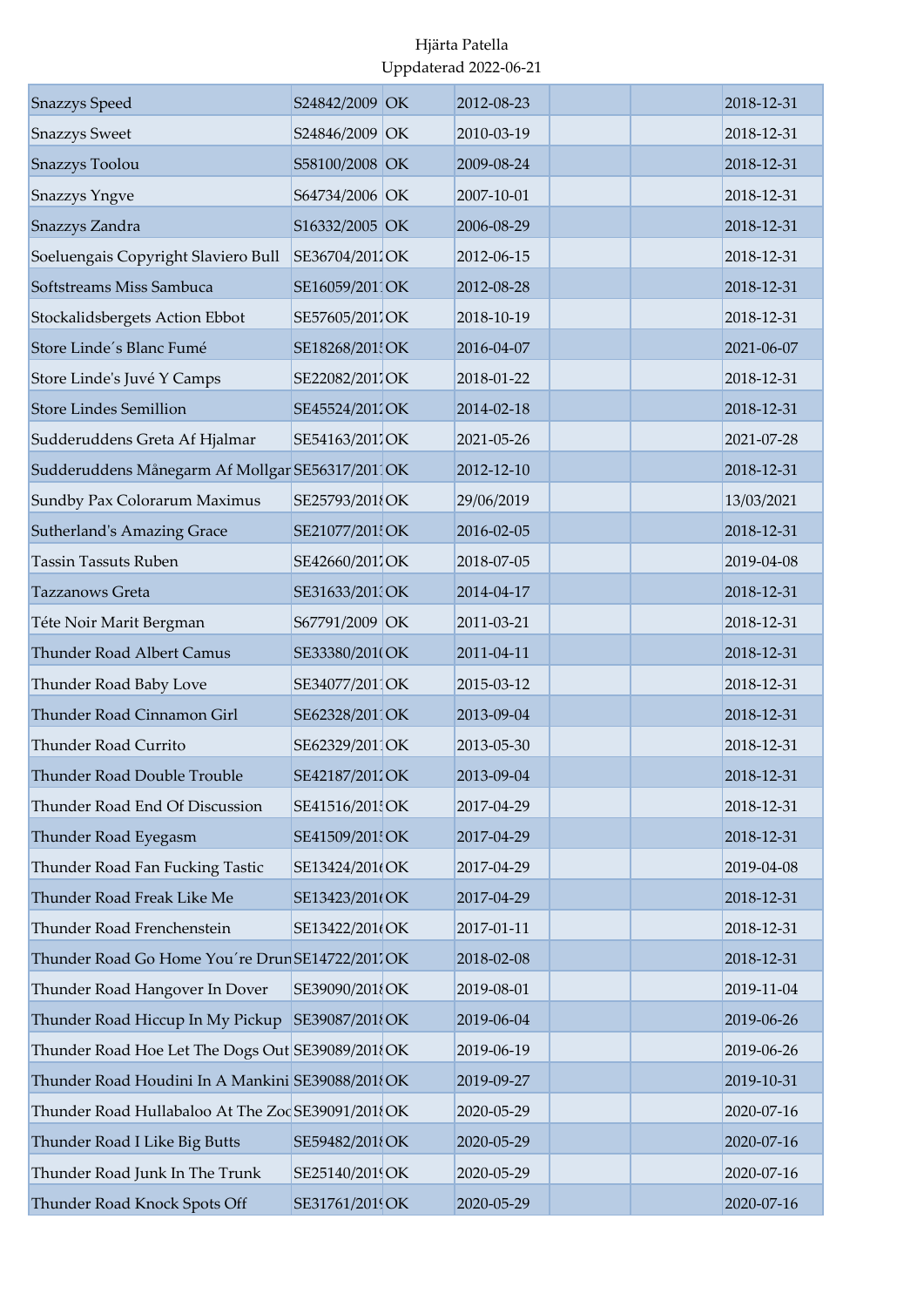| Thunder Road Libertine     | SE56514/2020OK  | 2021-10-13 |            | 2021-10-14 |
|----------------------------|-----------------|------------|------------|------------|
| <b>Tisslans Smultron</b>   | S51906/2009 OK  | 2010-08-02 |            | 2018-12-31 |
| Tolnai Apollo Astor        | SE51642/2010OK  | 2010-08-30 |            | 2018-12-31 |
| Torparinnans Påg Helge     | SE48747/201(OK  | 2011-06-30 |            | 2018-12-31 |
| Torparinnans Påg Ossian    | SE51497/201 OK  | 2014-09-25 |            | 2018-12-31 |
| Torparinnans Påg Pjotor    | SE28332/2014 OK | 2015-11-17 |            | 2018-12-31 |
| Torparinnans Påg Uno       | SE38088/2017OK  | 2018-10-17 |            | 2020-04-26 |
| Torparinnans Tös Hilda     | SE48745/2010 OK | 2011-06-30 |            | 2018-12-31 |
| Torparinnans Tös Hillevi   | SE48746/201(OK  | 2011-06-30 |            | 2018-12-31 |
| Torparinnans Tös Klary     | SE46436/2011OK  | 2013-07-09 |            | 2018-12-31 |
| Torparinnans Tös Majken    | SE35937/2013OK  | 2014-08-19 |            | 2018-12-31 |
| Torparinnans Tös Nikki     | SE50170/201 OK  | 2014-08-25 |            | 2018-12-31 |
| Torparinnans Tös Nilla     | SE50169/201 OK  | 2014-08-19 |            | 2018-12-31 |
| Torparinnans Tös Ottilia   | SE51498/201 OK  | 2014-09-11 |            | 2018-12-31 |
| Torparinnans Tös Qlea      | SE54250/2014 OK | 2016-04-05 |            | 2018-12-31 |
| Torparinnans Tös Salli     | SE51911/201! OK | 2017-03-14 |            | 2021-09-21 |
| Torparinnans Tös Sickan    | SE51910/201 OK  | 2016-12-13 |            | 2018-12-31 |
| Torparinnans Tös Tora      | SE40585/201(OK  | 2018-05-31 |            | 2018-12-31 |
| Torparinnans Tös Uba       | SE38087/2017OK  | 2018-08-01 |            | 2020-01-12 |
| Torparinnans Tös Wanda     | SE30654/2018OK  | 2020-04-14 |            | 2020-05-12 |
| Torparinnans Tös Ålga      | SE16093/202(OK  | 2021-08-24 |            | 2021-09-21 |
| Trajens Chloé              | SE59388/201(OK  | 2018-02-13 |            | 2018-12-31 |
| <b>Trajens Gatsby</b>      | SE26429/2018OK  | 2019-04-18 |            | 2019-09-09 |
| Trajens Gina G             | SE26433/2018OK  | 2019-07-11 |            | 2019-07-16 |
| Trajens Gloria Gaynor      | SE26432/2018OK  | 2019-09-23 |            | 2019-12-17 |
| Trajens Just A Jewel       | SE10402/2019OK  | 2020-01-09 |            | 2020-01-15 |
| Trajens Just For Fun       | SE10400/2019OK  | 2020-01-21 |            | 2020-01-24 |
| <b>Travarens Lady Zoot</b> | SE50183/2011OK  | 2012-09-27 |            | 2018-12-31 |
| Travarens My Own Pride     | SE23119/2014 OK | 2015-02-24 |            | 2018-12-31 |
| Travarens Nahar            | SE40893/201 OK  | 2016-07-28 |            | 2018-12-31 |
| <b>Travarens Next Time</b> | SE40896/201 OK  | 2016-07-27 |            | 2019-06-01 |
| Tres Jolie At Angel Heart  | SE59066/2019OK  | 2018-01-26 | Patella ok | 2019-12-19 |
| Turultaji Vaisa            | SE14437/2012OK  | 2013-03-07 |            | 2018-12-31 |
| Tuzzalis Babsan's Bonnie   | SE43938/202(OK  | 2021-07-14 |            | 2021-07-28 |
| Tuzzalis Big Bang          | SE50808/2019OK  | 2020-10-05 |            | 2021-07-29 |
| Tuzzalis Bikini Babe       | SE43939/202(OK  | 2021-07-14 |            | 2021-07-28 |
| Tuzzalis Bitsy Betty       | SE43937/2020OK  | 2021-07-14 |            | 2021-07-28 |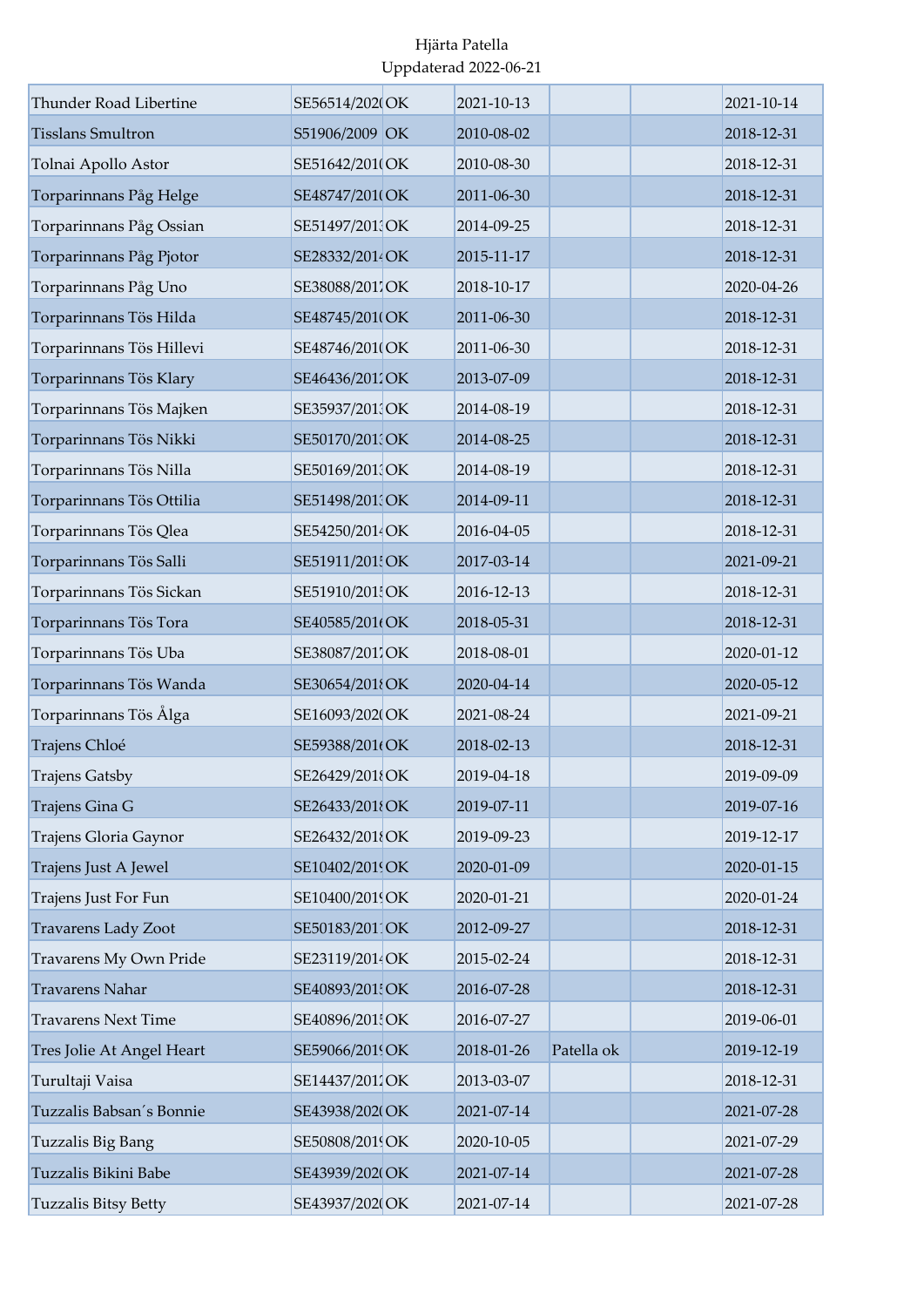| Tuzzalis Boy On The Moon          | SE50804/2019OK  |    | 2020-09-17 |            |            | 2021-03-03 |
|-----------------------------------|-----------------|----|------------|------------|------------|------------|
| <b>Tuzzalis Bradley Cooper</b>    | SE57419/2018OK  |    | 2019-11-19 |            |            | 2019-11-20 |
| <b>Tuzzalis Chappelle</b>         | SE57417/2018OK  |    | 2019-11-19 |            |            | 2019-11-20 |
| <b>Tuzzalis Dream Girl</b>        | SE57420/2018OK  |    | 2019-11-18 |            |            | 2019-11-20 |
| Tuzzalis Elliot The Man           | SE57416/2018OK  |    | 2019-11-19 |            |            | 2019-11-20 |
| Tuzzalis Freddy Mercury           | SE50803/2019OK  |    | 2020-09-17 |            |            | 2021-03-03 |
| Tuzzalis I'm Your Venus           | SE50810/2019OK  |    | 2020-09-17 |            |            | 2021-03-03 |
| Tuzzalis Itsy Isa                 | SE43941/202(OK  |    | 2021-07-14 |            |            | 2021-07-28 |
| Tuzzalis Lady Gaga                | SE57422/2018OK  |    | 2019-11-18 |            |            | 2019-11-20 |
| Tuzzalis Lion King                | SE34397/201(OK  |    | 2017-05-02 |            |            | 2018-12-31 |
| <b>Tuzzalis MR Gavron</b>         | SE57418/2018OK  |    | 2019-11-19 |            |            | 2019-11-20 |
| Tuzzalis Mr Pumbaa                | SE34398/201(OK  |    | 2017-04-28 |            |            | 2018-12-31 |
| Tuzzalis Pick Me Pluto            | SE50802/2019OK  |    | 2020-09-17 |            |            | 2021-03-03 |
| Tuzzalis Polka Pal                | SE43935/202(OK  |    | 2021-07-14 |            |            | 2021-07-28 |
| Tuzzalis Princess Kiara           | SE34396/201(OK  |    | 2017-04-28 |            |            | 2018-12-31 |
| Tuzzalis Saturn Is Calling        | SE50806/2019OK  |    | 2020-09-17 |            |            | 2021-03-03 |
| <b>Tuzzalis Shallow Boy</b>       | SE57415/2018OK  |    | 2019-11-18 |            |            | 2019-11-20 |
| Tuzzalis Strong Winds On Neptune  | SE50807/2019OK  |    | 2020-09-17 |            |            | 2021-03-03 |
| Tuzzalis Teenie Tiger             | SE43934/202(OK  |    | 2021-07-14 |            |            | 2021-07-28 |
| Tuzzalis Timon                    | SE34400/201(OK  |    | 2017-04-28 |            |            | 2018-12-31 |
| Tuzzalis Weenie Wonka             | SE43933/202(OK  |    | 2021-07-14 |            |            | 2021-07-28 |
| Tuzzalis Yellow Yara              | SE43940/2020OK  |    | 2021-07-13 |            |            | 2021-07-28 |
| Typhoons Celina                   | S54828/2007 OK  |    | 2008-10-06 |            |            | 2018-12-31 |
| Typhoons Iris                     | SE31787/201(OK  |    | 2011-06-07 |            |            | 2018-12-31 |
| Typhoons Leonora                  | SE18989/201 OK  |    | 2014-05-19 |            |            | 2018-12-31 |
| Typhoons X-Axa                    | SE22080/2017OK  |    | 2018-04-04 |            |            | 2018-12-31 |
| Törnlundas Cizeta                 | SE44324/201 OK  |    | 2017-04-03 |            |            | 2018-12-31 |
| Uljas de elkas Gyvybes Zyme       | LSVK2376/12OK   |    | 2013-07-25 | Patella ok | 2013-07-25 | 2018-12-31 |
| United Colors Of Frenchies Derron | SE20600/2014 OK |    | 2015-06-16 |            |            | 2018-12-31 |
| Uzzy Gorzowska Panaorama          | S61967/2007 OK  |    | 2008-07-28 |            |            | 2018-12-31 |
| Valentino De Canipalma            | FI52350/18      | OK | 2019-06-03 | Patella ok | 2020-12-22 | 2021-03-03 |
| Walk On Tops Adorable Astrid      | SE49821/201 OK  |    | 2016-09-29 |            |            | 2018-12-31 |
| Walk On Tops Awesome Asta         | SE49820/201 OK  |    | 2016-08-29 |            |            | 2018-12-31 |
| Valumar Milo Unreal               | SE46093/2019OK  |    | 2020-04-17 |            |            | 2020-10-28 |
| Vanilla                           | SE14934/201 OK  |    | 2014-05-19 |            |            | 2018-12-31 |
| Waterrat's Ding Dong              | SE50964/2011OK  |    | 2021-03-05 |            |            | 2021-03-10 |
| <b>Waterrats Dazzling Dollar</b>  | S15155/2007 OK  |    | 2008-01-07 |            |            | 2018-12-31 |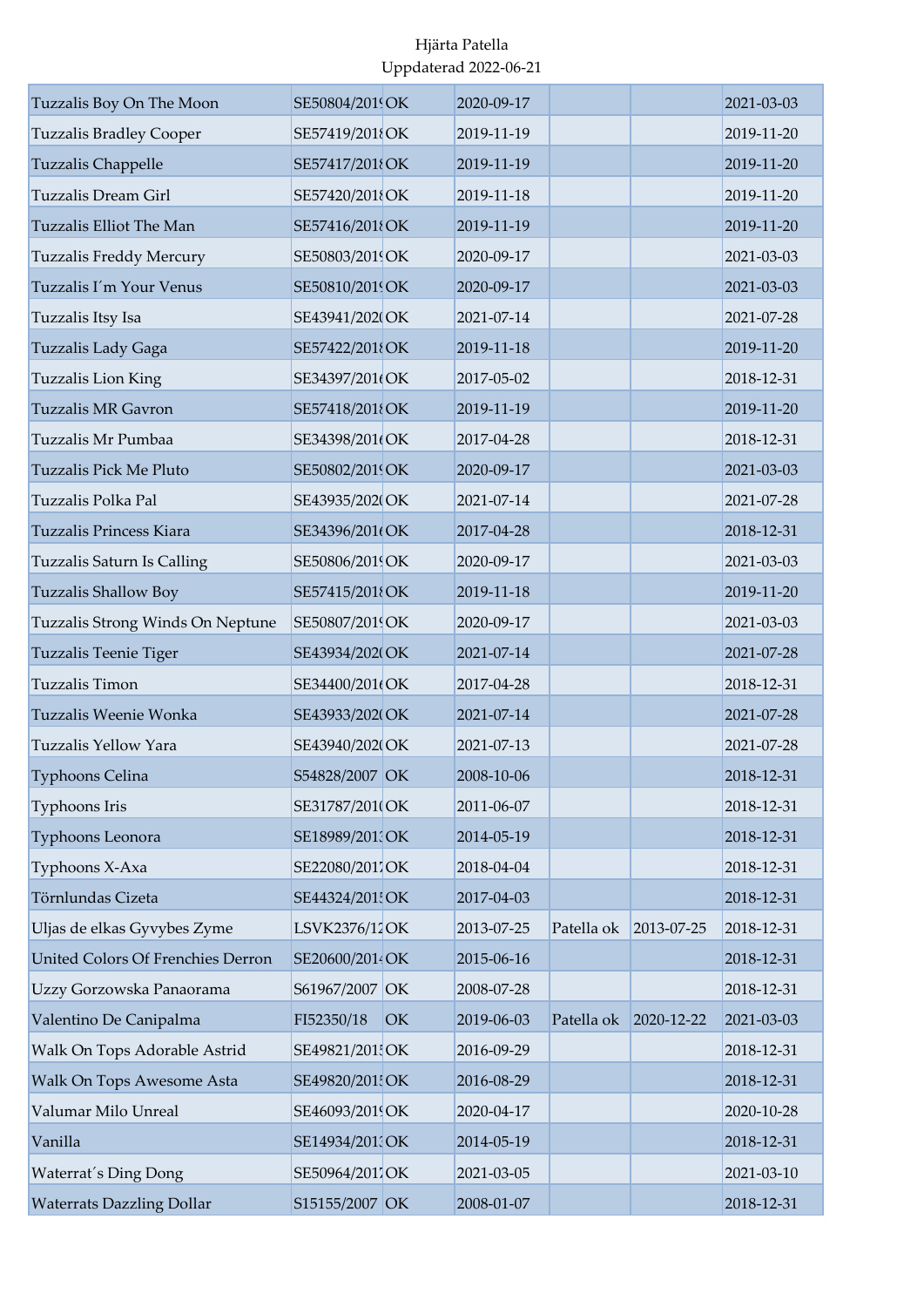| Verona Dea-Ventura Olmi Lids       | SE46101/2018OK  |    | 2019-03-27 |            |            | 2019-04-17 |
|------------------------------------|-----------------|----|------------|------------|------------|------------|
| Wildhjerta Midnight Darkness       | SE55234/2010CK  |    | 2014-10-17 |            |            | 2018-12-31 |
| Wildhjerta Shoot For The Stars     | SE38168/2018OK  |    | 2019-06-18 |            |            | 2019-06-26 |
| Will'O The Wisp Vom Isern Hinnerk  | VDH/ZFB182OK    |    | 2006-08-06 | Patella ok | 20060806   | 2018-12-31 |
| Wimbledon Minimolos                | SE15042/2014OK  |    | 2014-10-13 |            |            | 2018-12-31 |
| Viniles Barbro                     | SE35316/2014 OK |    | 2015-06-13 |            |            | 2018-12-31 |
| Vital Way Daphne Du Maurier        | SE24303/2019OK  |    | 2018-03-02 |            |            | 2020-10-28 |
| Vithaj                             | S11374/2008 OK  |    | 2010-09-29 |            |            | 2018-12-31 |
| Vitlökens Aragorna D'ambassadeur   | S58975/2008 OK  |    | 2009-09-28 |            |            | 2018-12-31 |
| Vitlökens Chrysador de Ley         | SE43730/2011OK  |    | 2013-09-17 |            |            | 2018-12-31 |
| Vitlökens Concordia de Ley         | SE43727/2011OK  |    | 2015-07-31 |            |            | 2018-12-31 |
| Vitlökens Dancing in the Moonlight | SE36743/2014 OK |    | 2014-07-07 |            |            | 2018-12-31 |
| Vitlökens Dark Angel               | SE36740/2014OK  |    | 2015-05-20 |            |            | 2018-12-31 |
| Vitlökens Dolce Vita               | SE36741/2014 OK |    | 2015-06-13 |            |            | 2018-12-31 |
| Vitlökens Elwira Le royal          | SE10235/201{OK  |    | 2019-01-16 |            |            | 2019-04-17 |
| Vitlökens Eros Le Royal            | SE10236/2018OK  |    | 2019-05-06 |            |            | 2021-02-06 |
| Vitlökens Evita Le Royal           | SE10234/201{OK  |    | 2019-01-16 |            |            | 2019-04-17 |
| Voffers Elvira                     | S58284/2008 OK  |    | 2009-10-23 |            |            | 2018-12-31 |
| Voffers Freia                      | S64105/2009 OK  |    | 2010-12-03 |            |            | 2018-12-31 |
| Voffers Loffe Solo                 | SE10174/2014 OK |    | 2015-01-22 |            |            | 2018-12-31 |
| Våxboskogens Come And Get It       | SE47179/201 OK  |    | 2016-10-19 |            |            | 2018-12-31 |
| Xantane Janoel                     | SE36024/2011OK  |    | 2018-08-23 |            |            | 2018-12-31 |
| Yakira Draczyn                     | SE14288/201 OK  |    | 2013-07-04 |            |            | 2018-12-31 |
| Yorik Bdgdr Janoel                 | SE36313/201! OK |    | 2015-08-18 |            |            | 2018-12-31 |
| Yrings Leia Skywalker              | SE28329/2014 OK |    | 2015-06-13 |            |            | 2018-12-31 |
| <b>Ytters Cleo</b>                 | SE45668/201(OK  |    | 2011-07-11 |            |            | 2018-12-31 |
| Ytters Goa Gry                     | SE43916/2012OK  |    | 2013-07-01 |            |            | 2018-12-31 |
| Ytters Granna Greta                | SE43915/2011OK  |    | 2013-07-01 |            |            | 2018-12-31 |
| Ytters Heta Hjördis                | SE49465/2013OK  |    | 2014-08-11 |            |            | 2018-12-31 |
| Ytters Hjälpsamma Hjalle           | SE49471/201 OK  |    | 2014-09-16 |            |            | 2018-12-31 |
| Ytters Läckra Loffe                | SE38411/2015OK  |    | 2016-05-18 |            |            | 2018-12-31 |
| Ytters Mini Me                     | SE59418/201 OK  |    | 2017-03-07 |            |            | 2018-12-31 |
| <b>Ytters Nora</b>                 | SE10227/201(OK  |    | 2017-03-03 |            |            | 2018-12-31 |
| <b>Ytters Nova</b>                 | SE10228/201(OK  |    | 2016-12-20 |            |            | 2018-12-31 |
| Zam Zam Gårdens Viktor             | S32740/98       | OK | 2003-09-08 |            |            | 2018-12-31 |
| Zecudas Viking                     | NO33206/14 OK   |    | 2015-06-29 | Patella ok | 2015-06-29 | 2018-12-31 |
| Zecudas X'Press Yourself           | SE14209/201 OK  |    | 2015-12-09 |            |            | 2020-03-02 |